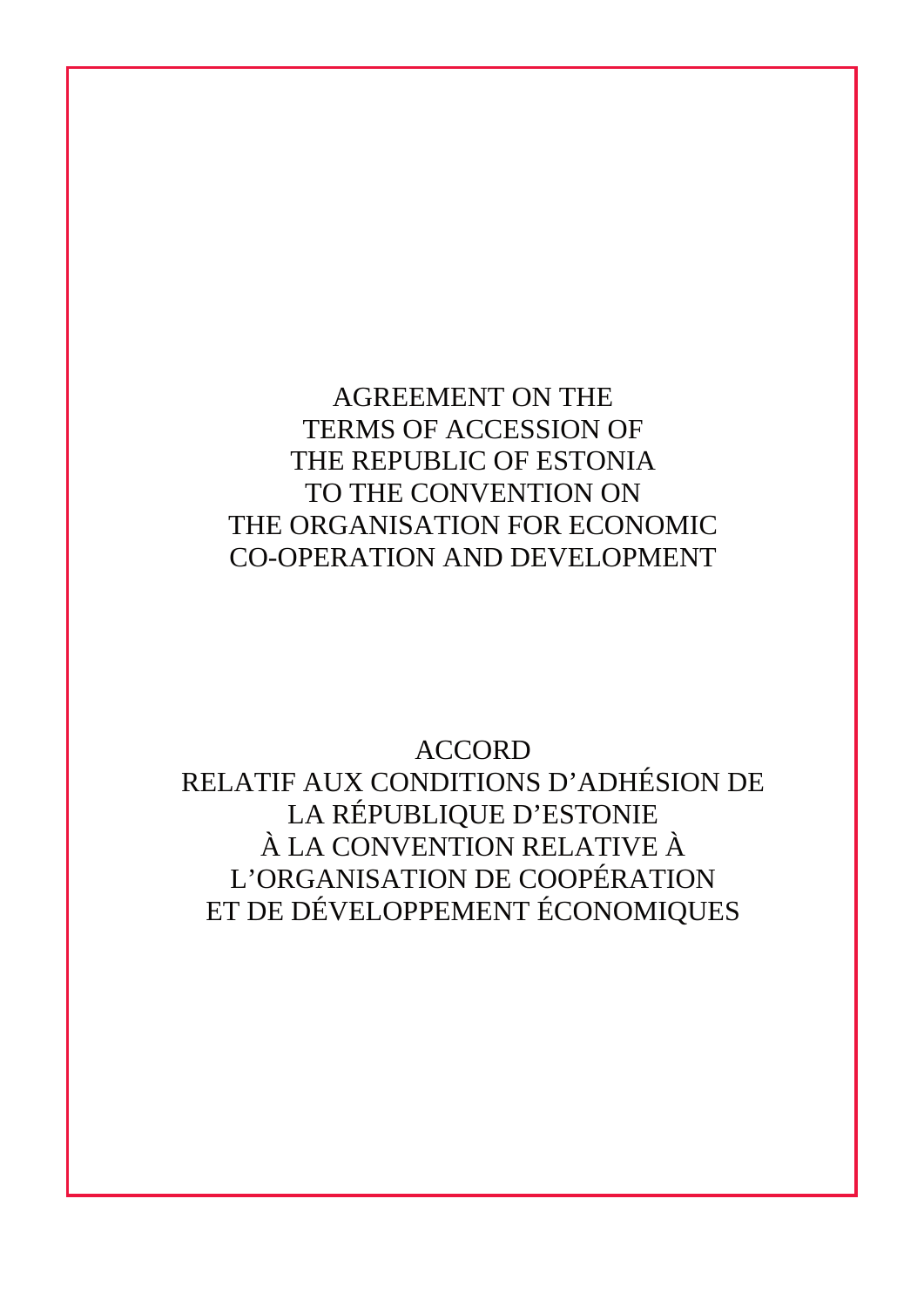### **STATEMENT BY THE GOVERNMENT OF THE REPUBLIC OF ESTONIA CONCERNING THE ACCEPTANCE BY THE REPUBLIC OF ESTONIA OF THE OBLIGATIONS OF MEMBERSHIP OF THE ORGANISATION FOR ECONOMIC CO-OPERATION AND DEVELOPMENT**

#### **16 April 2010**

#### **THE GOVERNMENT OF THE REPUBLIC OF ESTONIA:**

Having regard to the Convention on the Organisation for Economic Co-operation and Development of 14 December 1960 (hereinafter referred to as "the Convention") and to Supplementary Protocols Nos. 1 and 2 to the Convention;

Having regard to Article 16 of the Convention which provides that the Council may decide to invite any Government prepared to assume the obligations of membership to accede to the Convention;

Having regard to the Council Resolution on Enlargement and Enhanced Engagement adopted on 16 May 2007 by which Council decided to open accession discussions with the Republic of Estonia [C/MIN(2007)4/FINAL];

Having regard to the Roadmap for the Accession of Estonia to the OECD Convention [C(2007)101/FINAL], adopted by Council on 30 November 2007, which set out the terms, conditions and process for the accession of the Republic of Estonia to the Organisation for Economic Co-operation and Development (hereinafter referred to as "the Organisation");

#### **STATES the following:**

#### **A. GENERAL STATEMENT OF ACCEPTANCE**

1. The Republic of Estonia shall, by deposit of its instrument of accession to the Convention, assume all obligations of membership of the Organisation including, *inter alia*, the acceptance of:

- i. the aims of the Organisation, as set out in Article 1 of the Convention as well as in the Report of the OECD Preparatory Committee of December 1960;
- ii. all of the undertakings and commitments set out in Articles 2 and 3 of the Convention;
- iii. Supplementary Protocols Nos. 1 and 2 to the Convention;
- iv. all decisions, resolutions, rules, regulations and conclusions adopted by the Organisation relating to its management and functioning including those concerning the financial contributions of Members, other financial and budget matters, staff matters, procedural matters, governance of the Organisation and relations with non-Members;
- v. the financial statements of the Organisation;
- vi. the working methods of the Organisation;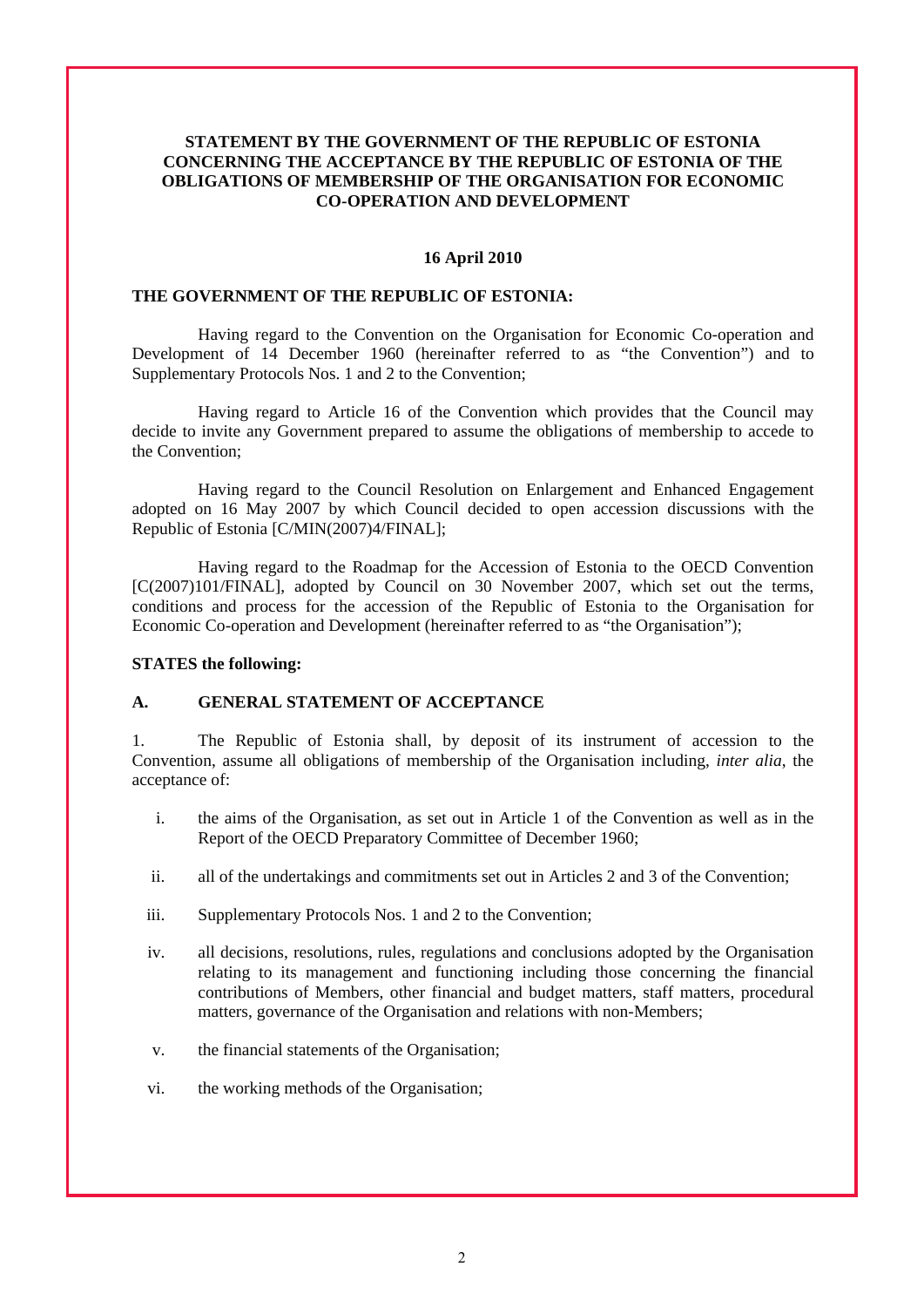### **DÉCLARATION DU GOUVERNEMENT DE LA RÉPUBLIQUE D'ESTONIE CONCERNANT L'ACCEPTATION PAR LA RÉPUBLIQUE D'ESTONIE DES OBLIGATIONS LIÉES À LA QUALITÉ DE MEMBRE DE L'ORGANISATION DE COOPÉRATION ET DE DÉVELOPPEMENT ÉCONOMIQUES**

#### **16 avril 2010**

### **LE GOUVERNEMENT DE LA RÉPUBLIQUE D'ESTONIE:**

Vu la Convention relative à l'Organisation de Coopération et de Développement Économiques en date du 14 décembre 1960 (désignée ci-après par « la Convention ») et les Protocoles additionnels n° 1 et 2 à cette Convention ;

Vu l'article 16 de la Convention qui prévoit que le Conseil peut décider d'inviter tout gouvernement prêt à assumer les obligations de Membre à adhérer à la Convention ;

Vu la Résolution du Conseil sur l'élargissement et l'engagement renforcé adoptée le 16 mai 2007, par laquelle le Conseil a décidé d'ouvrir des discussions sur l'adhésion avec la République d'Estonie [C/MIN(2007)4/FINAL] ;

Vu la Feuille de route pour l'adhésion de l'Estonie à la Convention relative à l'OCDE [C(2007)101/FINAL], adoptée par le Conseil le 30 novembre 2007, qui définit les modalités, les conditions et la procédure d'adhésion de la République d'Estonie à l'Organisation de Coopération et de Développement Économiques (désignée ci-après par « l'Organisation »);

#### **DÉCLARE ce qui suit :**

## **A. DÉCLARATION GÉNÉRALE D'ACCEPTATION**

1. La République d'Estonie assumera, par le dépôt de son instrument d'adhésion à la Convention, toutes les obligations liées à la qualité de Membre de l'Organisation et acceptera notamment :

- i. les objectifs de l'Organisation, définis à l'article 1 de la Convention ainsi que dans le rapport du Comité préparatoire de l'OCDE de décembre 1960 ;
- ii. l'ensemble des initiatives et engagements énoncés aux articles 2 et 3 de la Convention ;
- iii. les Protocoles additionnels n° 1 et 2 à la Convention ;
- iv. toutes les décisions, résolutions, règles, dispositions et conclusions adoptées par l'Organisation en ce qui concerne sa gestion et son fonctionnement, y compris au sujet des contributions financières des Membres, d'autres questions financières et budgétaires, de questions se rapportant au personnel, de questions de procédure, de la gouvernance de l'Organisation et des relations avec les non-Membres ;
- v. les états financiers de l'Organisation ;
- vi. les méthodes de travail de l'Organisation ;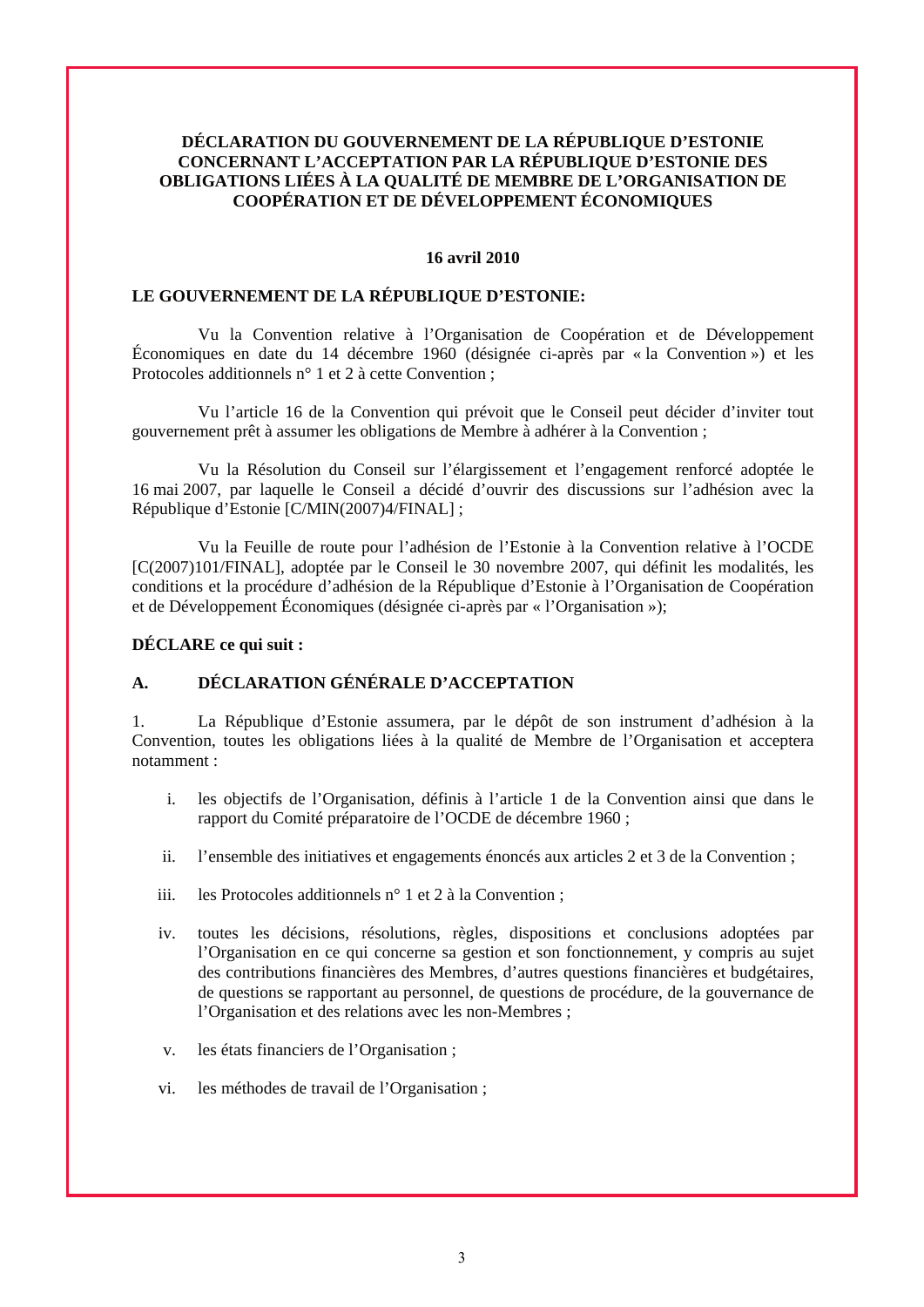vii. all legal instruments of the Organisation in force at the time of the decision of the OECD Council to invite the Republic of Estonia to accede to the Convention with the remarks specified in Annexes 1 to 4 to the present Statement of which they form an integral part. With regard to any legal instruments adopted between the date of the decision of the OECD Council to invite the Republic of Estonia to accede to the Convention and the date on which the Republic of Estonia deposits its instrument of accession, the Republic of Estonia shall provide its position on each instrument within three months after its adoption.

### **B. AGREEMENT ON THE PRIVILEGES AND IMMUNITIES OF THE ORGANISATION**

2. In accordance with Article 22(1) of the Agreement between the Republic of Estonia and the Organisation on the Privileges, Immunities and Facilities Granted to the Organisation, signed on 17 February 2010, the Republic of Estonia shall inform the Organisation of the completion of the domestic requirements for the entry into force of the Agreement. The Republic of Estonia accepts that the Privileges and Immunities Agreement must have entered into force at the time of the deposit of its instrument of accession to the Convention.

### **C. PARTICIPATION IN OPTIONAL OECD ACTIVITIES AND BODIES**

3. The Republic of Estonia wishes to participate in certain optional activities and bodies upon becoming a Member of the Organisation, as set out in Annex 5 which forms an integral part of the present Statement. The Republic of Estonia acknowledges that, for certain optional activities or bodies, there are specific procedures and/or criteria for participation or membership which will be applied.

### **D. TERMINATION OF PRIOR AGREEMENTS WITH THE ORGANISATION**

4. The Republic of Estonia notes that, as from the date of its accession to the Convention, prior agreements between the Republic of Estonia and the Organisation concerning its participation as a non-Member in certain OECD bodies shall be considered to be terminated. As from the date of its accession, the Republic of Estonia will participate in those OECD bodies as a Member of the Organisation.

### **E. REPORTING TO OECD COMMITTEES AFTER ACCESSION**

5. The Republic of Estonia agrees to submit progress reports to selected OECD Committees after accession as set out in the Decision of the OECD Council to invite the Republic of Estonia to accede to the Convention.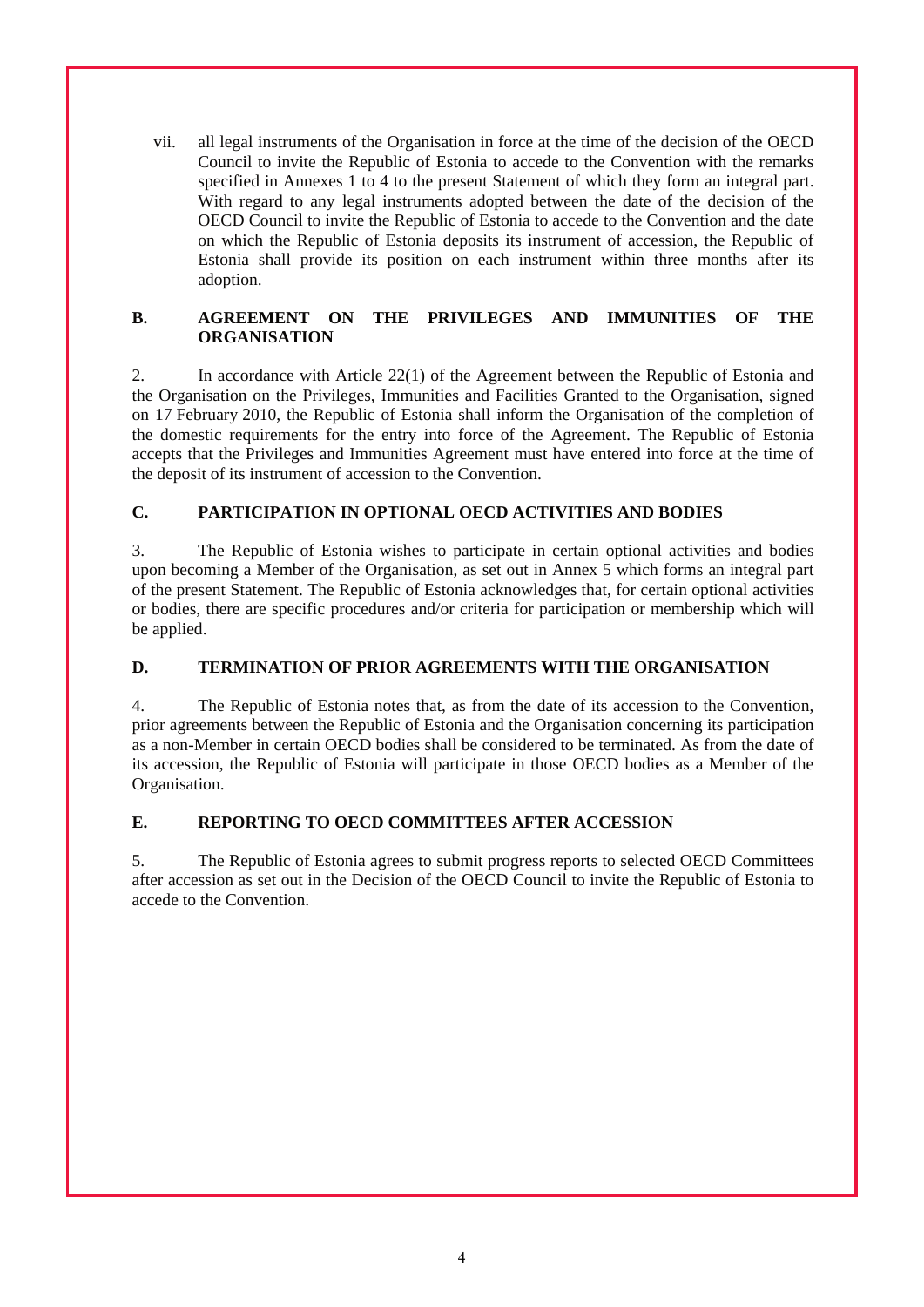vii. tous les instruments juridiques de l'Organisation en vigueur à la date de la décision du Conseil de l'OCDE invitant la République d'Estonie à adhérer à la Convention avec les remarques formulées dans les Annexes 1 à 4 de la présente Déclaration, dont elles font partie intégrante. S'agissant des instruments juridiques adoptés entre la date de la décision du Conseil de l'OCDE invitant la République d'Estonie à adhérer à la Convention et la date de dépôt par la République d'Estonie de son instrument d'adhésion, la République d'Estonie indiquera sa position à l'égard de chaque instrument dans les trois mois suivant son adoption.

### **B. ACCORD SUR LES PRIVILÈGES ET IMMUNITÉS DE L'ORGANISATION**

2. Conformément à l'article 22(1) de l'Accord entre la République d'Estonie et l'Organisation sur les privilèges, immunités et facilités accordés à l'Organisation, signé le 17 février 2010, la République d'Estonie informera l'Organisation de l'accomplissement des formalités internes nécessaires à son entrée en vigueur. La République d'Estonie reconnaît que l'Accord sur les privilèges et immunités devra être entré en vigueur à la date du dépôt de son instrument d'adhésion à la Convention.

### **C. PARTICIPATION À DES ACTIVITÉS ET ORGANES DE L'OCDE À TITRE FACULTATIF**

3. Comme indiqué à l'Annexe 5 formant partie intégrante de cette Déclaration, la République d'Estonie souhaite participer, une fois Membre de l'Organisation, à certaines activités et certains organes pour lesquels la participation est facultative. La République d'Estonie reconnaît que, pour certaines activités et certains organes à participation facultative, des modalités et/ou critères spécifiques de participation ou d'admission en qualité de membre seront appliqués.

### **D. ABROGATION DES ACCORDS PRÉALABLEMENT PASSÉS AVEC L'ORGANISATION**

4. La République d'Estonie note qu'à compter de la date de son adhésion à la Convention, les accords préalablement passés entre la République d'Estonie et l'Organisation au sujet de sa participation en qualité de non-Membre à certains organes de l'OCDE seront considérés abrogés. À compter de la date de son adhésion, la République d'Estonie participera à ces organes de l'OCDE en qualité de Membre de l'Organisation.

## **E. PRÉSENTATION DE RAPPORTS AUX COMITÉS DE L'OCDE APRÈS L'ADHÉSION**

5. La République d'Estonie convient de présenter des rapports d'avancement à certains comités de l'OCDE après l'adhésion, comme indiqué dans la Décision du Conseil de l'OCDE invitant la République d'Estonie à adhérer à la Convention.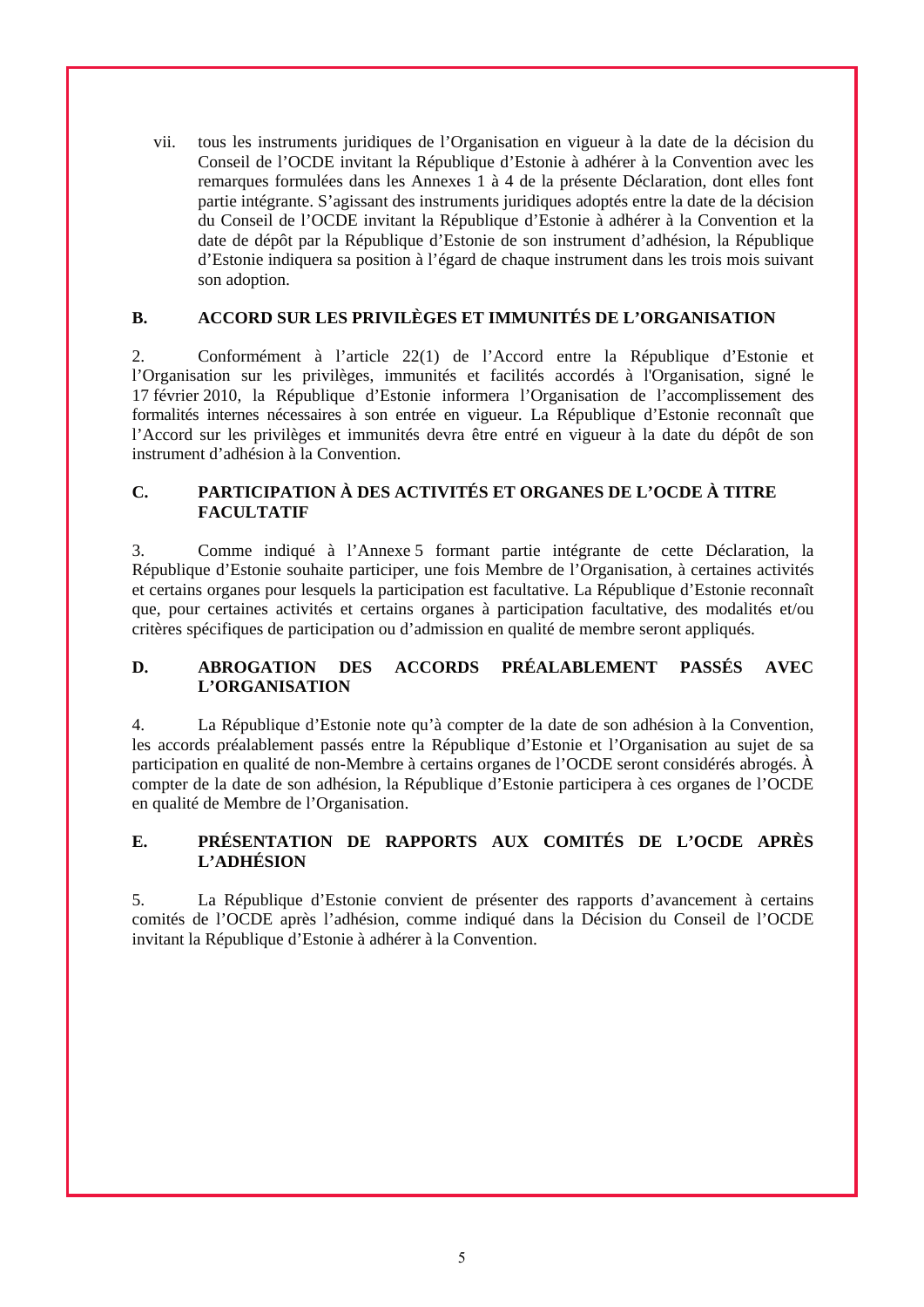### **ANNEX 1: SPECIFIC REMARKS ON ACCEPTANCE OF OECD LEGAL INSTRUMENTS**

The Republic of Estonia accepts all OECD legal instruments in force at the time of the decision by the OECD Council to invite the Republic of Estonia to accede to the Convention with the following remarks:

### **Fiscal Affairs**

*Recommendation of the Council concerning the Model Tax Convention on Income and on Capital [C(97)195]* 

Estonia accepts this Recommendation with the following reservations to the OECD Model Tax Convention, which are updated versions of the positions that Estonia has already submitted to Working Party No. 1 of the Committee on Fiscal Affairs:

Reservations:

Article 4, paragraph 1: Estonia reserves the right to include the place of incorporation or similar criterion in paragraph 1.

Article 5: Estonia joins the reservation by Mexico in paragraph 64 of the Commentary on Article 5 (according to which that country reserves the right to tax individuals performing professional services or other activities of an independent character if they are present in that State for a period or periods exceeding in the aggregate 183 days in any twelve month period).

Article 5, paragraph 6: Estonia reserves the right to amend paragraph 6 to make clear that an agent whose activities are conducted wholly or almost wholly on behalf of a single enterprise will not be considered an agent of an independent status.

Article 6, paragraph 2: Estonia reserves the right to include in the definition of the term "immovable property" any right of claim in respect of immovable property because such right of claim may not be included in its domestic law's meaning of the term.

Article 8, paragraph 2: Estonia joins the reservation by Belgium, Canada, Greece, Mexico, Turkey, the United Kingdom and the United States in paragraph 32 of the Commentary on Article 8 (according to which these countries reserve the right not to extend the scope of the Article to cover inland transportation in bilateral conventions). Estonia also reserves the right to make corresponding modifications to paragraph 3 of Articles 13, 15 and 22.

Article 10, paragraph 2: Estonia reserves the right not to include the requirement for the competent authorities to settle by mutual agreement the mode of application of paragraph 2.

Article 10, paragraph 3: Estonia reserves the right to replace, in paragraph 3, the words "income from other corporate rights" by "income from other rights".

Article 11, paragraph 2: Estonia reserves the right not to include the requirement for the competent authorities to settle by mutual agreement the mode of application of paragraph 2.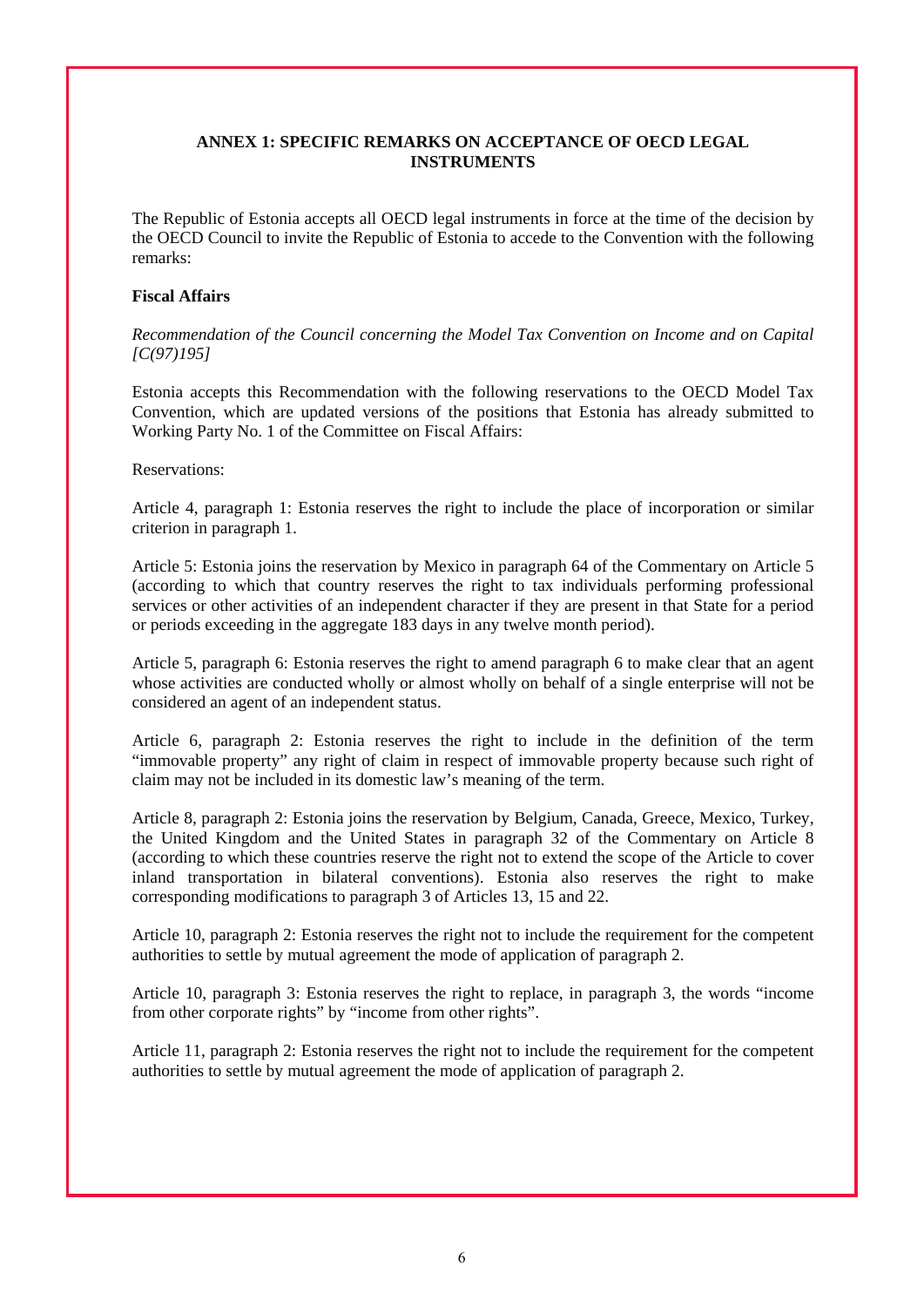### **ANNEXE 1 : REMARQUES SPÉCIFIQUES CONCERNANT L'ACCEPTATION DES INSTRUMENTS JURIDIQUES DE L'OCDE**

La République d'Estonie accepte tous les instruments juridiques de l'OCDE en vigueur à la date de la décision du Conseil de l'OCDE invitant la République d'Estonie à adhérer à la Convention, en formulant les remarques ci-après :

#### **Affaires fiscales**

*Recommandation du Conseil relative au Modèle de Convention fiscale concernant le revenu et la fortune [C(97)195]* 

L'Estonie accepte cette Recommandation avec les réserves suivantes relatives au Modèle de Convention fiscale de l'OCDE, qui sont des versions mises à jour des positions que l'Estonie a déjà soumises au Groupe de travail  $n^{\circ}$  1 du Comité des affaires fiscales:

#### Réserves :

Article 4, paragraphe 1 : L'Estonie se réserve le droit d'inclure le lieu d'enregistrement ou critère similaire dans le paragraphe 1.

Article 5 : L'Estonie se joint à la réserve faite par le Mexique au paragraphe 64 des Commentaires sur l'article 5 (selon laquelle ce pays se réserve le droit d'imposer les personnes physiques exerçant des professions libérales ou d'autres activités indépendantes si ces personnes sont présentes sur son territoire pendant une ou plusieurs périodes dont la durée totale excède 183 jours au cours d'une période de douze mois).

Article 5, paragraphe 6 : l'Estonie se réserve le droit de modifier le paragraphe 6 afin de préciser qu'un agent dont les activités sont exercées exclusivement ou presque exclusivement pour le compte d'une seule entreprise ne sera pas considéré comme un agent jouissant d'un statut indépendant.

Article 6, paragraphe 2 : l'Estonie se réserve le droit d'inclure dans la définition du terme « bien immobilier » tout droit d'action concernant un bien immobilier car un tel droit d'action peut ne pas être inclus dans la définition que son droit national attache à ce terme.

Article 8, paragraphe 2 : l'Estonie se joint à la réserve faite par la Belgique, le Canada, la Grèce, le Mexique, la Turquie, le Royaume-Uni et les États-Unis au paragraphe 32 des Commentaires sur l'article 8 (selon laquelle ces pays se réservent le droit de ne pas étendre le champ d'application de l'article à la navigation intérieure dans leurs conventions bilatérales). L'Estonie se réserve aussi le droit de faire des modifications au même effet au paragraphe 3 des articles 13, 15 et 22.

Article 10, paragraphe 2 : l'Estonie se réserve le droit de ne pas inclure l'obligation, pour les autorités compétentes, de régler d'un commun accord les modalités d'application du paragraphe 2.

Article 10, paragraphe 3 : l'Estonie se réserve le droit de remplacer, au paragraphe 3, l'expression « revenus d'autres parts sociales » par « revenus d'autres droits ».

Article 11, paragraphe 2 : l'Estonie se réserve le droit de ne pas inclure l'obligation, pour les autorités compétentes, de régler d'un commun accord les modalités d'application du paragraphe 2.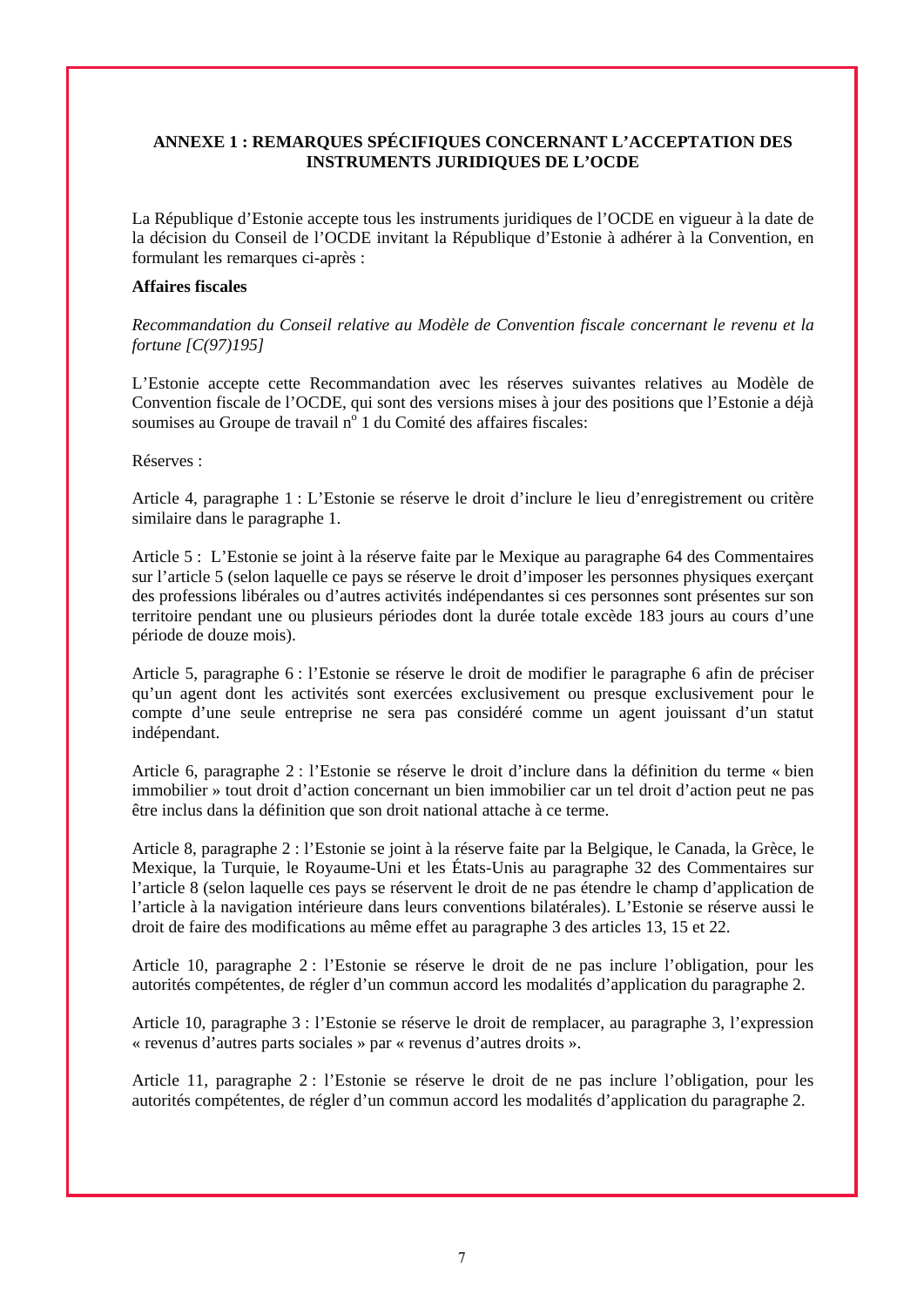Article 11, paragraph 3: Estonia joins the reservation by Belgium, Canada and Ireland in paragraph 42 of the Commentary on Article 11 (according to which these countries reserve the right to amend the definition of interest as to secure that interest payments treated as distributions under their domestic law fall within Article 10).

Article 12, paragraph 3: Estonia joins the reservation by Belgium, Canada, the Czech Republic, Mexico, France and the Slovak Republic in paragraph 48 of the Commentary on Article 12 (according to which these countries reserve the right, in order to fill what they consider as a gap in the Article, to propose a provision defining the source of royalties by analogy with the provisions of paragraph 5 of Article 11, which deals with the same problem in the case of interest).

Article 13, paragraph 3: Estonia reserves the right to limit the application of paragraph 3 to enterprises operating ships and aircraft in international traffic.

Article 16, paragraph 1: Estonia reserves the right to tax under this Article any remuneration of a member of a board of directors or any other similar organ of a resident company.

Article 20: Estonia reserves the right to amend the Article to refer to any apprentice and trainee.

Article 24: Estonia joins the reservation by Switzerland in paragraph 90 of the Commentary on Article 24 (according to which that country reserves the right not to insert paragraph 2 in its conventions).

*Recommendation of the Council on the Use of Tax Identification Number in an International Context [C(97)29]* 

Observation: "Non-resident recipients of income do not have any legal obligation to disclose their resident country Tax Identification Number (TIN)."

*OECD/Council of Europe Convention on Mutual Administrative Assistance in Tax Matters* 

Observation: "Estonia will consider becoming a party to the Convention."

#### **Investment and Multinational Enterprises**

*Decision of the Council adopting the Code of Liberalisation of Capital Movements [C(61)96] Decision of the Council adopting the Code of Liberalisation of Current Invisible Operations [C(61)95]* 

The Republic of Estonia proposes to lodge reservations to the Code of Liberalisation of Capital Movements and the Code of Liberalisation of Current Invisible Operations in accordance with Article 2(b) of the Codes. The lists of reservations are set out in Annexes 2 and 3 to the present Statement.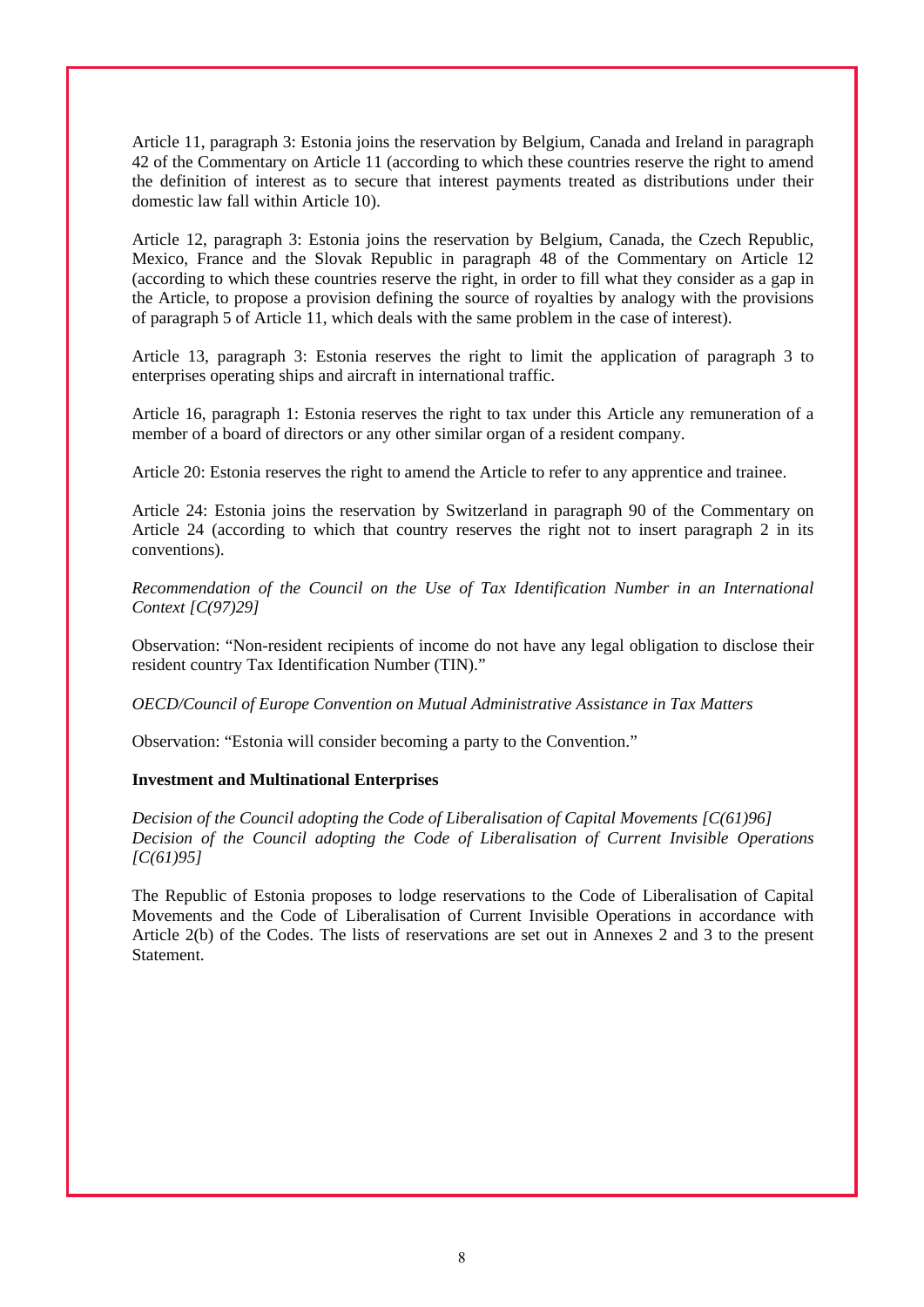Article 11, paragraphe 3 : l'Estonie se joint à la réserve faite par la Belgique, le Canada et l'Irlande au paragraphe 42 des Commentaires sur l'article 11 (selon laquelle ces pays se réservent le droit de modifier la définition des intérêts de façon que les paiements d'intérêts considérés comme distributions de dividendes au regard de leur législation nationale tombent sous le coup de l'article 10).

Article 12, paragraphe 3 : l'Estonie se joint à la réserve faite par la Belgique, le Canada, la France, le Mexique, la République tchèque et la République slovaque au paragraphe 48 des Commentaires sur l'article 12 (selon laquelle ces pays se réservent le droit, afin de combler ce qu'ils considèrent comme une lacune de l'article, de proposer une disposition définissant la source des redevances par analogie avec les dispositions du paragraphe 5 de l'article 11, qui traite du même problème dans le cas des intérêts).

Article 13, paragraphe 3 : l'Estonie se réserve le droit de restreindre l'application du paragraphe 3 aux entreprises qui exploitent des navires et aéronefs en trafic international.

Article 16, paragraphe 1 : l'Estonie se réserve le droit d'imposer conformément à cet article toute rémunération versée à un membre d'un conseil d'administration ou de quelque autre organe similaire d'une société résidante.

Article 20 : l'Estonie se réserve le droit de modifier l'article afin d'y inclure un apprenti et un stagiaire.

Article 24 : L'Estonie se joint à la réserve faite par la Suisse au paragraphe 90 des Commentaires sur l'article 24 (selon laquelle ce pays se réserve le droit de ne pas insérer le paragraphe 2 dans ses conventions).

*Recommandation du Conseil sur l'utilisation des numéros d'identification fiscale dans un contexte international [C(97)29]* 

Observation: « Les non-résidents bénéficiaires de revenus ne sont soumis à aucune obligation légale de divulguer leur numéro d'identification fiscale (NIF) de leur pays de résidence.»

*Convention OCDE/Conseil de l'Europe concernant l'assistance administrative mutuelle en matière fiscale*

Observation: « L'Estonie envisagera la possibilité de devenir partie à la Convention.»

#### **Investissement et entreprises multinationales**

*Décision du Conseil adoptant le Code de Libération des mouvements de capitaux [C(61)96] Décision du Conseil adoptant le Code de Libération des opérations invisibles courantes [C(61)95]* 

La République d'Estonie propose de formuler des réserves au regard du Code de Libération des mouvements de capitaux et du Code de Libération des opérations invisibles courantes, conformément à l'article 2(b) de ces Codes. Les listes de ces réserves figurent aux Annexes 2 et 3 de la présente Déclaration.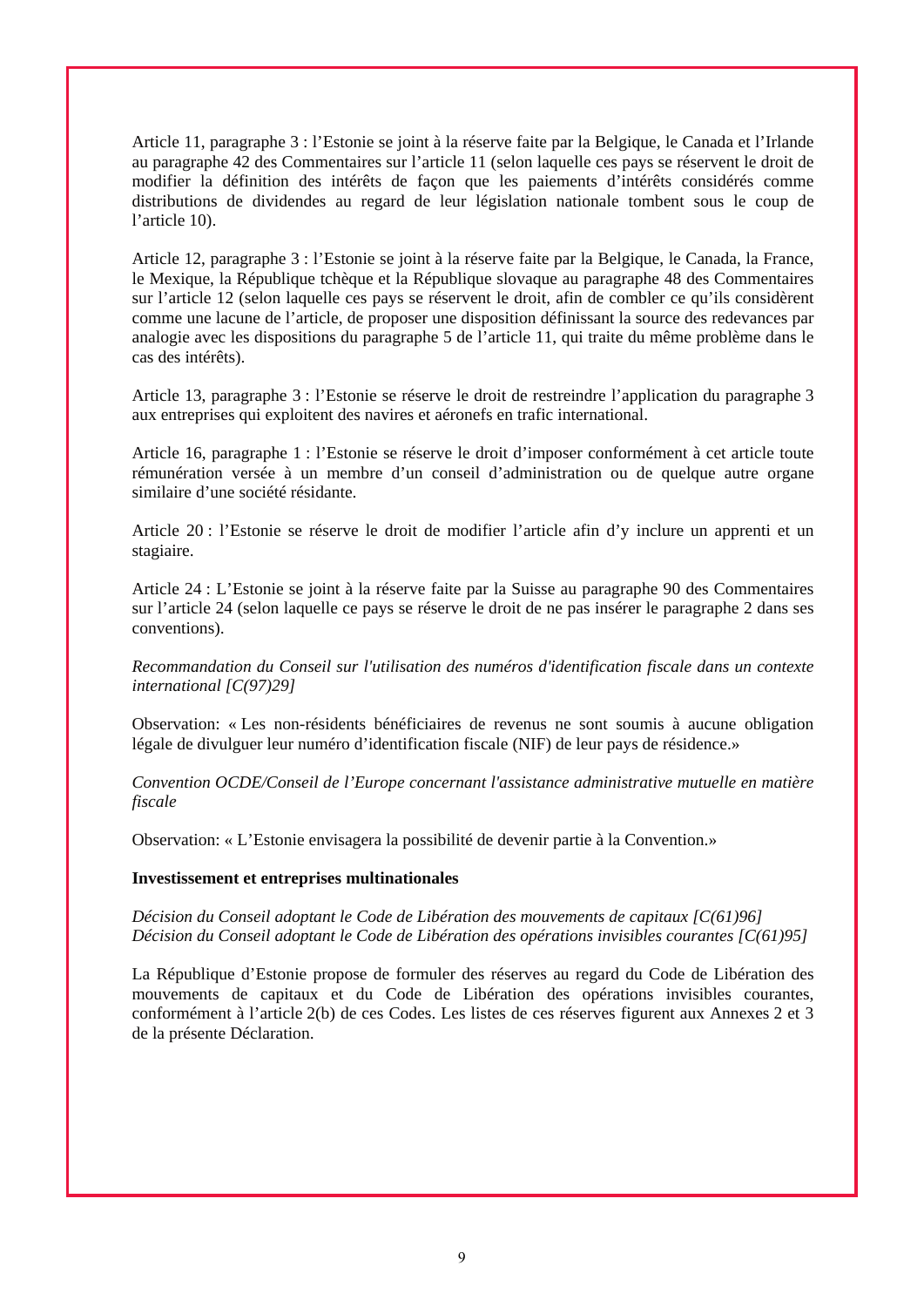The Republic of Estonia makes the following commitments with regard to its position under the Codes of Liberalisation:

"Estonia wishes to reaffirm that it fully adheres to the principles of liberalisation and nondiscrimination contained in the OECD Codes of Liberalisation and notes in this regard that it has taken a number of liberalisation measures during the accession process, which apply to all OECD Members. Estonia will continue to make progress after accession, giving special attention to extending the benefits of liberalisation on the most favoured nation basis to all OECD Members. Estonia will report to the Committee on progress within a reasonably short timeframe after eventual accession"

"In accordance with Article 27 of the Vienna Convention on the Law of Treaties of 23 May 1969, Estonia commits to abide by the obligations it will undertake with respect to the OECD Codes of Liberalisation in the accession treaty with the OECD even in cases where its domestic legislation is in conflict with such obligations."

*Third Revised Decision of the Council on National Treatment [C(91)147 as amended]* 

In accordance with the Third Revised Decision of the Council on National Treatment  $[C(91)147]$  as amended], the Republic of Estonia proposes to lodge certain exceptions to national treatment. The list of exceptions is set out in Annex 4 to the Final Statement.

#### **Tourism**

*Decision-Recommendation of the Council on International Tourism Policy [C(85)165]* 

Reservations to Annex I:

"Section b) 1.: (Limits for importation free of duty and taxes): 40 cigarettes or 100 cigarillos or 10 cigars or 50 g smoking tobacco or 50 g chewing tobacco. Travellers under the age of 18 are not allowed to import alcohol or tobacco products."

"Section b) 3.: Tea and coffee are considered as "other goods" and may be imported free of import duties and taxes up to the value of 4696 Estonian kroons (approximately 266 units of account) and, in case of air or sea travellers, up to the value of 6729 Estonian kroons (approximately 381 units of account)."

"Section d) 1.: International or national driving permits used by visitors from OECD Member countries in Estonia must be issued in conformity with the 1949 Geneva Convention on Road Traffic or the 1968 Vienna Convention on Road Traffic."

Observations on Annex II:

"Section a) 1.: Estonia, as a Schengen member country, follows the EU common visa policy. Regulation (EC) No. 539/2001 lists the countries whose nationals require a visa."

"Section a) 4.: The charges for Schengen visas are fixed by the Schengen acquis including, *inter alia*, by Regulation (EC) No. 810/2009."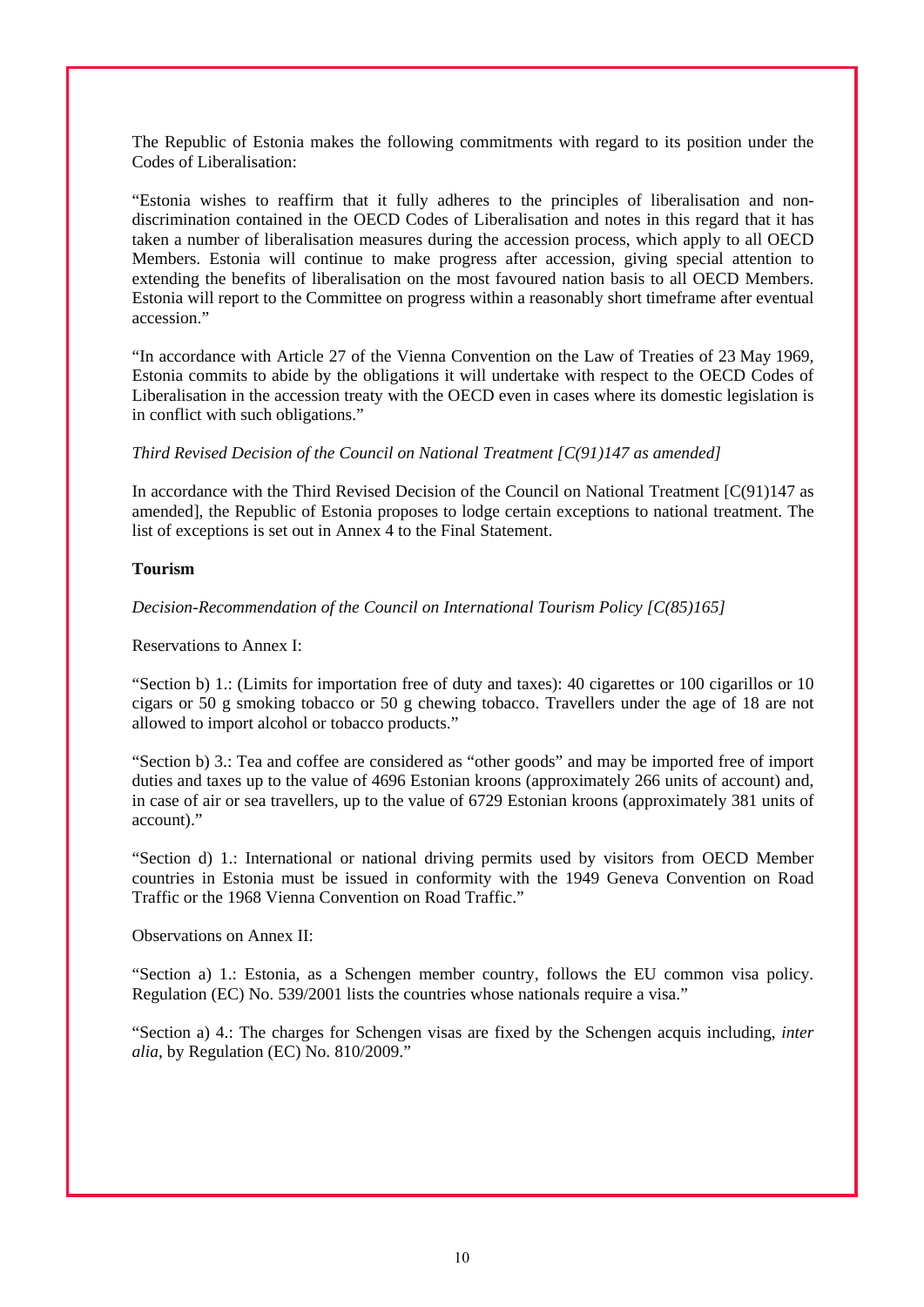La République d'Estonie prend les engagements suivants concernant sa position au regard des Codes de libération :

« L'Estonie souhaite réaffirmer qu'elle adhère pleinement aux principes de libéralisation et de non-discrimination contenus dans les Codes de libération de l'OCDE, et souligne qu'elle a pris plusieurs mesures de libéralisation au cours du processus d'adhésion qui s'appliquent à tous les membres de l'OCDE. L'Estonie continuera de progresser après l'adhésion, en veillant tout particulièrement à étendre les bénéfices de la libéralisation à tous les membres de l'OCDE, selon le principe de la nation la plus favorisée. L'Estonie informera le Comité des progrès accomplis dans un délai raisonnable après son adhésion éventuelle.»

« Conformément à l'article 27 de la Convention de Vienne sur le droit des traités du 23 mai 1969, l'Estonie s'engage à respecter les obligations relatives aux Codes de libération de l'OCDE auquelles elle souscrira dans le traité d'adhésion avec l'OCDE même dans les cas où sa législation nationale est en conflit avec de telles obligations. »

*Troisième Décision révisée du Conseil relative au traitement national [C(91)147 telle qu'amendée]*

Conformément à la troisième Décision révisée du Conseil relative au traitement national [C(91)147 telle qu'amendée], la République d'Estonie propose de formuler certaines exceptions au traitement national. La liste d'exceptions figure à l'Annexe 4 de la présente Déclaration finale.

#### **Tourisme**

*Décision-Recommandation du Conseil concernant la politique dans le domaine du tourisme international [C(85)165]* 

Réserves formulées au sujet de l'annexe I:

« Alinéa b) 1. : (Limites applicables à l'admission en franchise de droits et taxes à l'importation) : 40 cigarettes ou 100 cigarillos ou 10 cigares ou 50g de tabac à fumer ou 50g de tabac à mâcher. Les voyageurs âgés de moins de 18 ans ne sont pas autorisés à importer des produits alcoolisés ou de tabac. »

« Alinéa b) 3. : Le thé et le café sont considérés comme faisant partie des 'autres marchandises' et peuvent être importés en franchise de droits et taxes à l'importation à concurrence d'une valeur de 4696 couronnes estoniennes (approximativement 266 unités de compte) et, dans le cas des voyageurs par voie aérienne ou maritime, à concurrence d'une valeur de 6729 couronnes estoniennes (approximativement 381 unités de compte). »

« Alinéa d) 1. : Les permis de conduire internationaux ou nationaux utilisés en Estonie par des visiteurs en provenance de pays Membres de l'OCDE doivent avoir été délivrés conformément à la Convention de Genève de 1949 sur la circulation routière ou à la Convention de Vienne de 1968 sur la circulation routière. »

Observations sur l'annexe II:

« Alinéa a) 1. : En tant que pays membre de l'Espace Schengen, l'Estonie applique la politique commune de l'UE en matière de visas. Le Règlement (CE) n° 539/2001 énumère des pays dont les nationaux doivent obtenir un visa. »

« Alinéa a) 4. : Les redevances perçues pour l'établissement de visas Schengen sont fixées par l'Acquis de Schengen, notamment par le Règlement (CE) n° 810/2009. »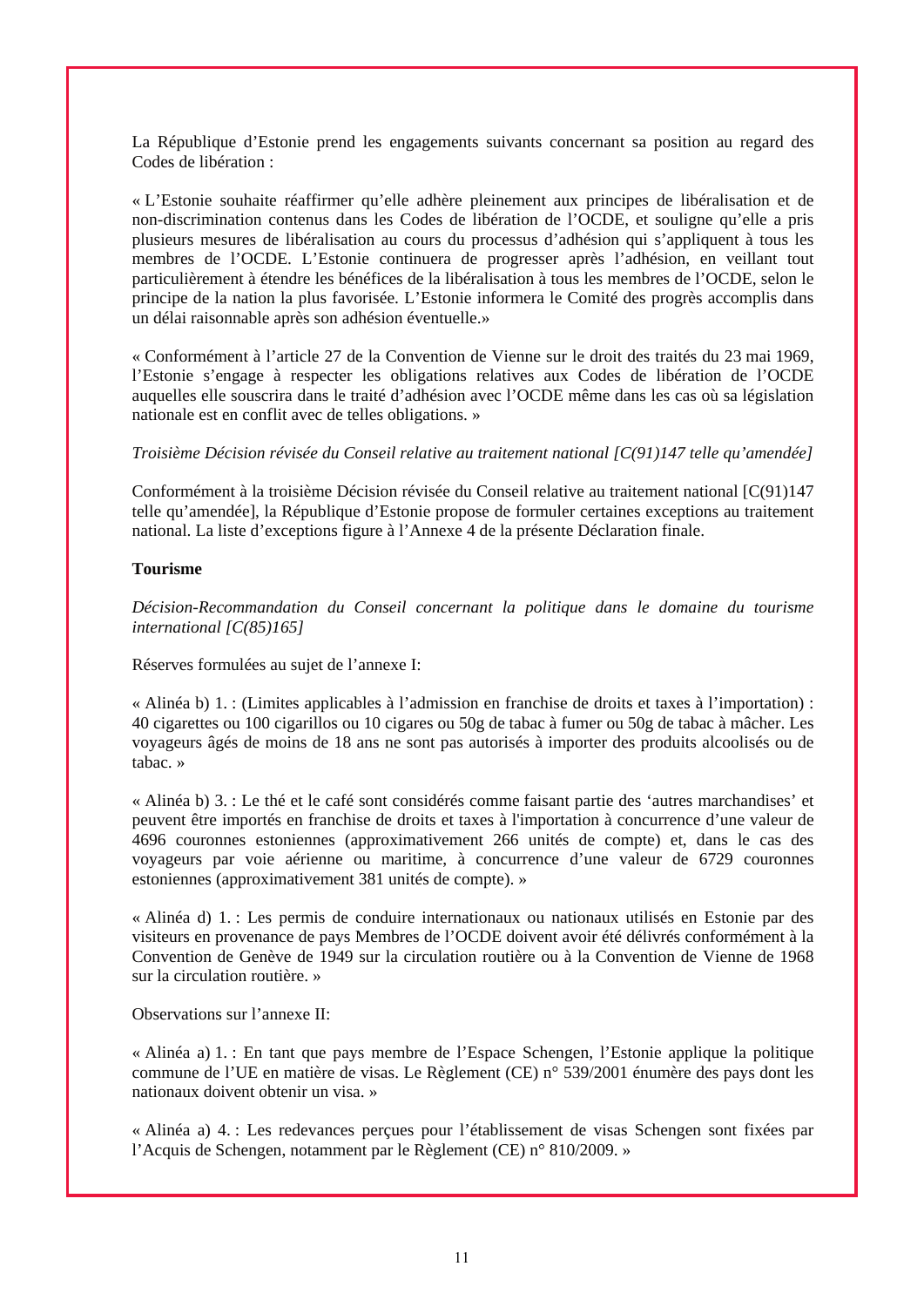#### **ANNEX 2: LIST OF RESERVATIONS TO THE CODE OF LIBERALISATION OF CAPITAL MOVEMENTS**

#### ESTONIA

#### List A, Direct investment:

I/A

In the country concerned by non-residents.

*Remark: The reservation applies only to:* 

- *i) the acquisition of agricultural land and forest, real estate in Estonia's islands (except the four largest ones) and in 18 local government units bordering the Russian Federation. The reservation on the acquisition of agricultural land and forest will cease to apply on 31 May 2011;*
- *ii) majority ownership of an Estonian flag maritime vessel by non-EU residents except through an enterprise established in Estonia;*
- *iii) majority ownership of an air company by non-EU residents;*
- *iv) to the extent that under EU Directive 85/611/EEC, a depository of an undertaking for collective investment in transferable securities (UCITS) must either have its registered office in the same EU country as that of the undertaking or be established in the EU country if its registered office is in another EU country.*
- List B, III/A1 Operations in real estate:
	- Building or purchase in the country concerned by non-residents.

*Remark: The reservation applies only to the acquisition of agricultural land and forest, real estate in Estonia's islands (except the four largest ones) and in 18 local government units bordering the Russian Federation. The reservation on the acquisition of agricultural land and forest will cease to apply on 31 May 2011.*

- List A, Operations in securities on capital markets:
- IV/C1 – Purchase in the country concerned by non-residents.

*Remark: The reservation applies only to the purchase of shares and other securities of a participating nature which may be affected by the laws on inward direct investment and establishment.*

List A, Purchase of bonds or other debt securities abroad by residents:

IV/D1 *Remark: The reservation applies only to the extent that undertakings for collective investment in transferable securities (UCITS) may not invest in covered bonds which are issued by a non-EU credit institution.*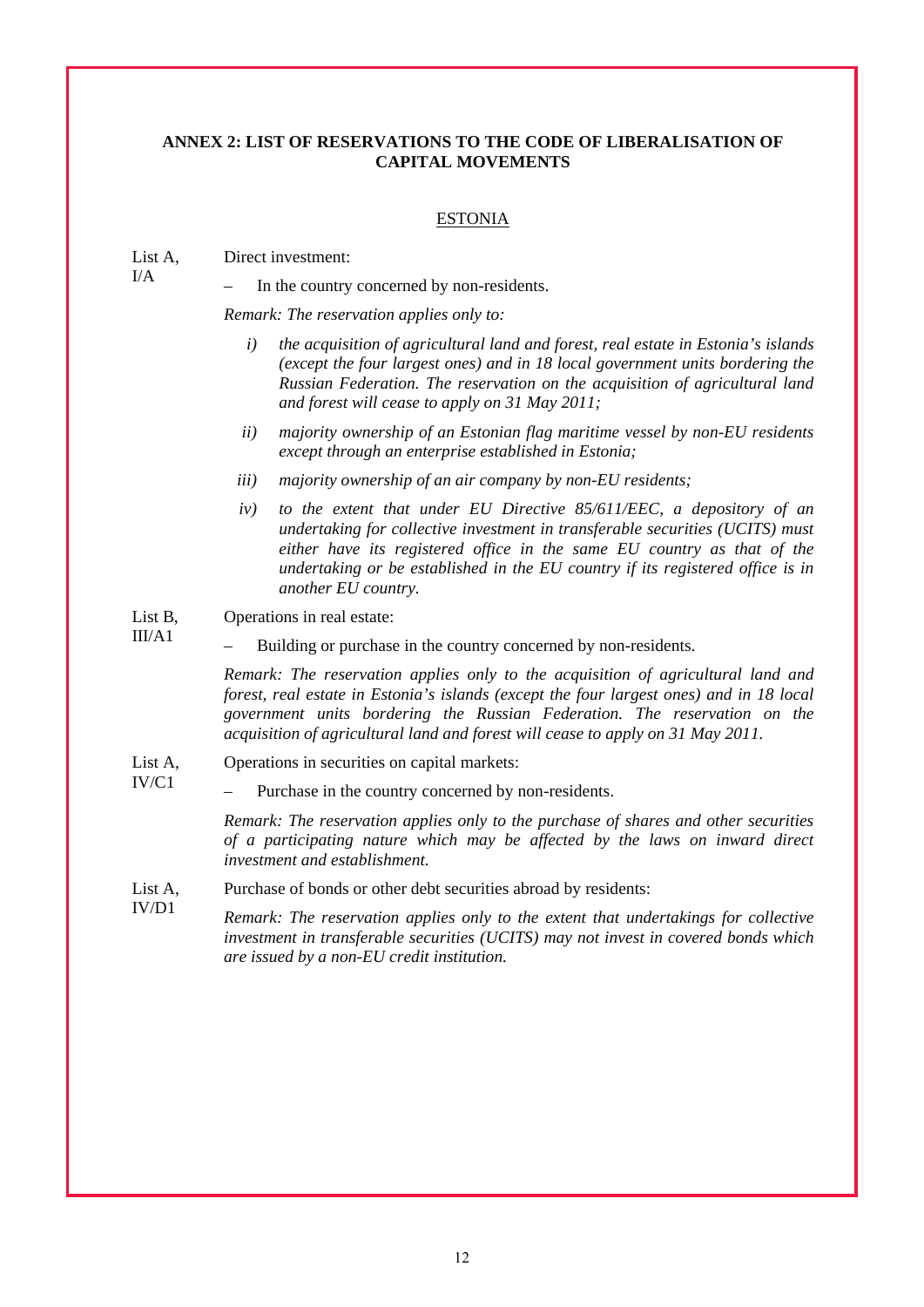### **ANNEXE 2 : LISTE DE RÉSERVES AU REGARD DU CODE DE LIBÉRATION DES MOUVEMENTS DE CAPITAUX**

#### ESTONIE

Liste A, Investissements directs :

I/A

IV/C1

– Dans le pays considéré par des non-résidents.

*Observation : La réserve ne vise que :* 

- *i) l'acquisition de terres agricoles, de forêts et de biens immobiliers dans les îles estoniennes (sauf les quatre plus grandes) et dans 18 municipalités situées à la frontière avec la Fédération de Russie. La réserve relative à l'acquisition de terres agricoles et de forêts cessera de s'appliquer le 31 mai 2011 ;*
- *ii) la détention majoritaire d'un navire battant pavillon estonien par des non-résidents de l'UE sauf* via *une entreprise établie en Estonie ;*
- *iii) la détention majoritaire d'une compagnie de transport aérien par des nonrésidents de l'UE ;*
- *iv) dans la mesure où, selon la Directive 85/611(CE), le dépositaire d'un organisme de placement collectif en valeurs mobilières (OPCVM) doit soit avoir son siège statutaire dans le même État membre de l'UE que celui où l'entreprise a son siège, soit être établi dans cet État s'il a son siège statutaire dans un autre État membre de l'UE.*

Liste B, Opérations immobilières :

 $III/A1$ – Construction ou acquisition dans le pays considéré par des non-résidents.

> *Observation : La réserve s'applique seulement à l'acquisition de terres agricoles, de forêts et de biens immobiliers dans les îles estoniennes (sauf dans les quatre plus grandes) et dans 18 municipalités situées à la frontière avec la Fédération de Russie. La réserve relative à l'acquisition de terres agricoles et de forêts cessera de s'appliquer le 31 mai 2011.*

- Liste A, Opérations sur titres sur le marché des capitaux :
	- Achat dans le pays considéré par des non-résidents.

*Observation : La réserve s'applique seulement à l'achat d'actions et d'autres titres ayant un caractère de participation qui peuvent être limités par les lois sur l'investissement direct étranger et sur l'établissement.*

- Liste A, Achat à l'étranger d'obligations ou autres titres d'emprunts par des résidents :
- IV/D1 *Observation : La réserve s'applique seulement dans la mesure où les entreprises de placement collectif en valeurs mobilières (OPCVM) ne sont pas autorisées à investir dans des obligations sécurisées émises par un établissement de crédit extérieur à l'UE.*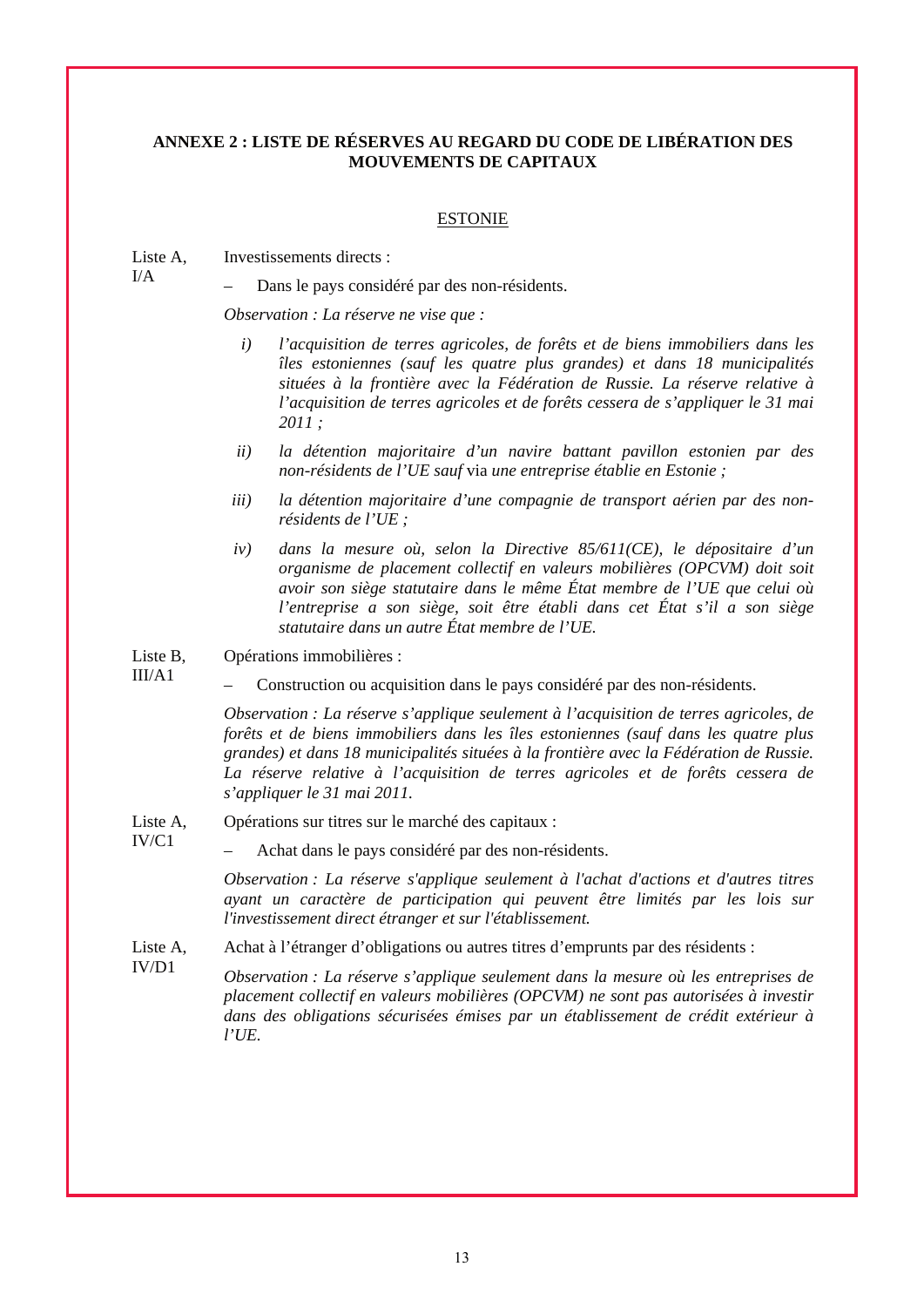### **ANNEX 3: LIST OF RESERVATIONS TO THE CODE OF LIBERALISATION OF CURRENT INVISIBLE OPERATIONS**

#### ESTONIA

C/3 Road transport: passengers and freights, including chartering.

*Remark: The reservation applies to the following operations:* 

- *i) for passengers:*
- *transit;*
- *"closed-door" tours;*
- *picking up or setting down on an international journey;*
- *transport within the country;*
- *ii) for freights:*
- *transit;*
- *delivery on an international journey;*
- *collection on an international journey;*
- *return cargo where collection is authorised;*
- *return cargo where delivery is authorised;*
- *transport within the country.*
- E/2 Banking and investment services.

*Remark: The reservation applies only to the acceptance in Estonia of deposits and other repayable funds from the public by undertakings not headquartered in the EU.*

E/3 Settlement, clearing and custodial and depository services.

*Remark: Under EC Directive 85/611/EEC, a depository of an undertaking for collective investment in transferable securities (UCITS) must either have its registered office in the same EU country as that of the undertaking or be established in the EU country if its registered office is in another EU country.* 

E/7 Conditions for establishment and operation of branches, agencies, etc. of non-resident investors in the banking and financial services sector.

Annex II to Annex A, paragraph 1

*Remark: Under EC Directive 85/611/EEC, a depository of an undertaking for collective investment in transferable securities (UCITS) must either have its registered office in the same EU country as that of the undertaking or be established in the EU country if its registered office is in another EU country.* 

L/6 Professional services.

*Remark: The reservation applies only to EU citizenship requirements for notaries, bailiffs and sworn translators.*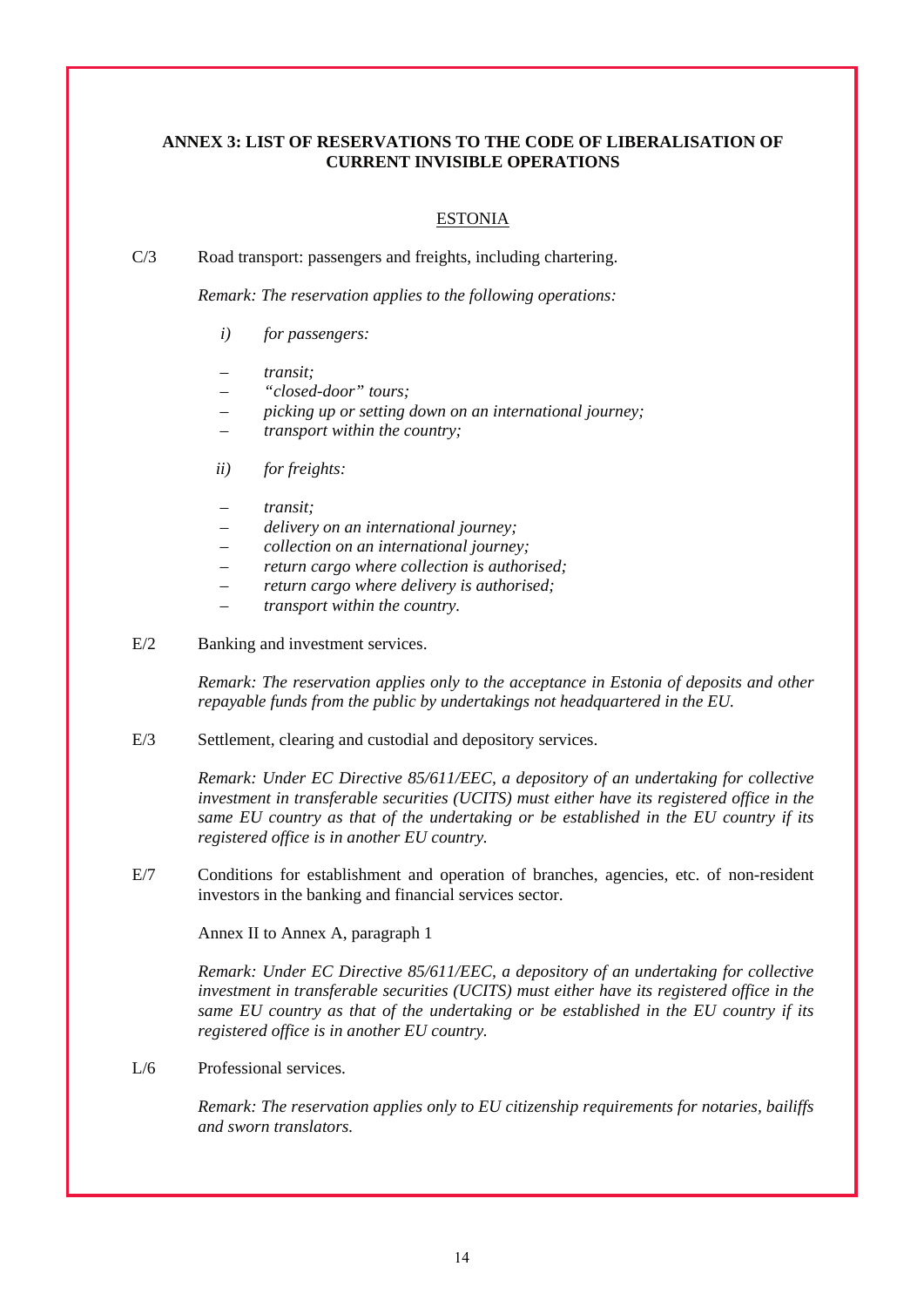### **ANNEXE 3 : LISTE DE RÉSERVES AU REGARD DU CODE DE LIBÉRATION DES OPÉRATIONS INVISIBLES COURANTES**

### ESTONIE

C/3 Transports routiers : voyageurs, fret et affrètements.

*Observation : La réserve s'applique aux opérations suivantes :* 

- *i) Pour les voyageurs :*
- *transit ;*
- *« circuits fermés » ;*
- *chargement ou déchargement au cours d'un voyage international ;*
- *transport à l'intérieur du pays.*
- *ii) Pour les marchandises :*
- *transit ;*
- *livraison effectuée au cours d'un voyage international ;*
- *enlèvement effectué au cours d'un voyage international ;*
- *transport de fret de retour dans le cas où l'enlèvement est autorisé ;*
- *transport de fret de retour dans le cas où la livraison est autorisée ;*
- *transport à l'intérieur du pays.*
- E/2 Services bancaires et de placement.

*Observation : La réserve s'applique uniquement à l'acceptation en Estonie de dépôts et d'autres fonds remboursables du public par des entreprises qui n'ont pas leur siège social dans l'UE.* 

E/3 Services de règlement, de compensation, de garde et de comptes courants de titres.

*Observation : Selon la Directive 85/611(CE), le dépositaire d'un organisme de placement collectif en valeurs mobilières (OPCVM) doit soit avoir son siège statutaire dans le même État membre de l'UE que celui où l'entreprise a son siège, soit être établi dans cet État s'il a son siège statutaire dans un autre État membre de l'UE.* 

E/7 Conditions d'établissement et de l'exercice des succursales, agences, etc. des investisseurs non résidents dans le secteur des services bancaires et financiers.

Annexe II à l'Annexe A, paragraphe 1

*Observations : Selon la Directive 85/611(CE), le dépositaire d'un organisme de placement collectif en valeurs mobilières (OPCVM) doit soit avoir son siège statutaire dans le même État membre de l'UE que celui où l'entreprise a son siège, soit être établi dans cet État s'il a son siège statutaire dans un autre État membre de l'UE.* 

L/6 Prestations professionnelles.

*Observation : La réserve s'applique seulement à l'obligation d'être ressortissant de l'UE pour exercer les professions de notaire, huissier et traducteur assermenté.*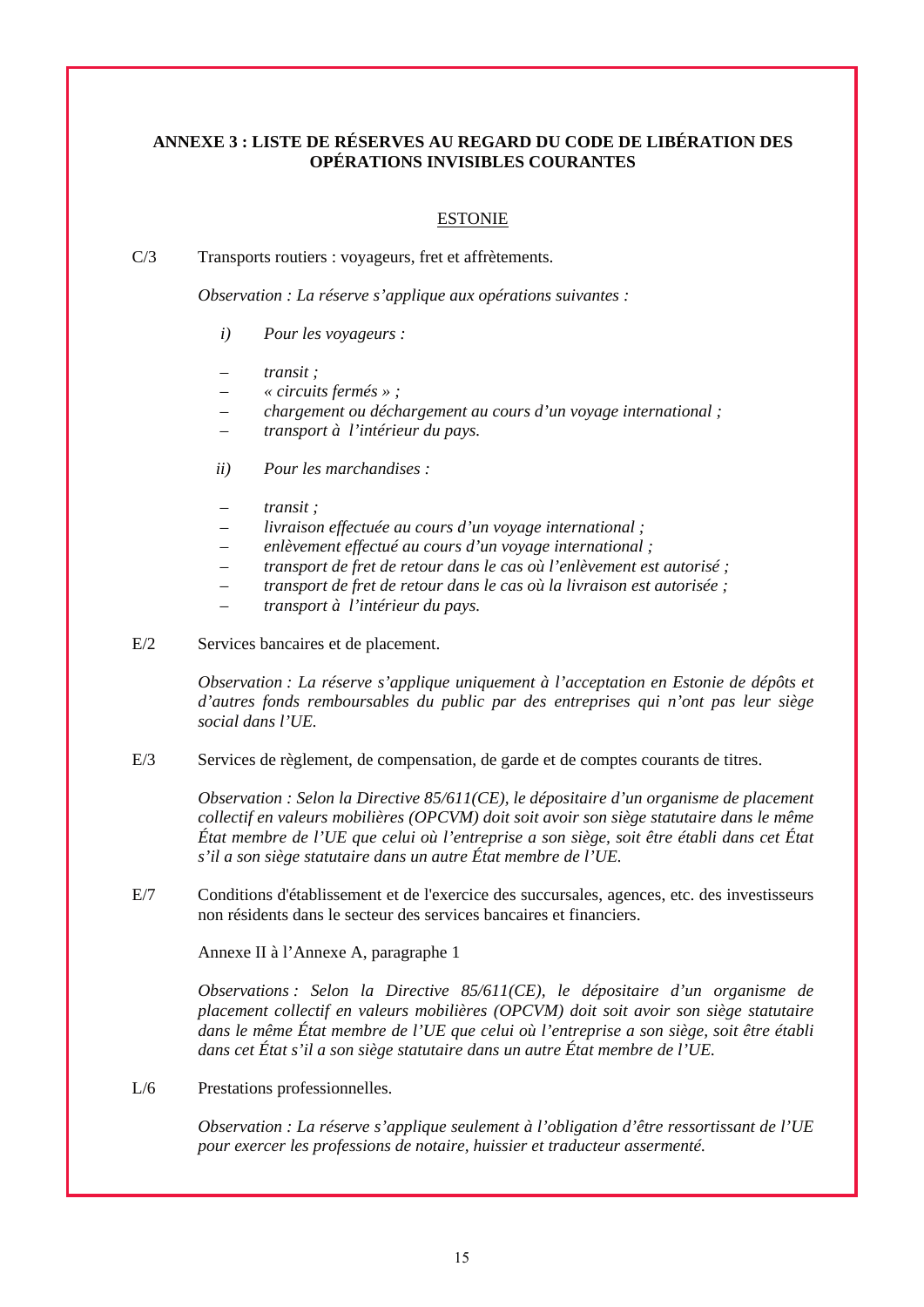### **ANNEX 4: LIST OF EXCEPTIONS TO NATIONAL TREATMENT IN ACCORDANCE WITH THE THIRD REVISED DECISION OF THE COUNCIL ON NATIONAL TREATMENT [C(91)147 AS AMENDED]**

#### ESTONIA

#### **A. Exceptions at national level**

#### *I. Investment by established foreign-controlled enterprises*

*Real-estate*: Ownership of large pieces of agricultural land and forest (exceeding 10 hectares) can be transferred to foreigners and foreign legal persons only with the permission of the relevant county governor. This exception will cease to apply on 31 May 2011*.*

On smaller islands (except for the 4 biggest islands) and 18 local government units bordering Russia – acquisition of land and real estate is forbidden for foreigners, foreign legal persons and foreign states. Nationals of EEA states, who have been legally resident and active in farming in Estonia for at least three years continuously, are not subject to any restrictions*.*

*Authority: Restrictions on Acquisition of Immovable Property Act of 2003.* 

*Air transport and related services*: A licence to operate an air transport enterprise is granted only to companies majority-owned by the Estonian state, a local government and/or Estonian citizens. In accordance with the EU aviation acquis, this restriction does not apply to companies registered in the EU servicing flights within the EU.

*Authority: Article 40 of Aviation Act of 1999.* 

*Maritime transport and related services*: Cabotage is reserved to sea-going vessels flying the national flag of the Republic of Estonia or of an EU member State. The right to fly the national flag of the Republic of Estonia is granted to sea-going vessels owned by Estonian citizens; sea-going vessels in common ownership if the greater share of the vessel is owned by Estonian co-owners; sea-going vessels that are the object of shared succession, if the greater share of the succession is owned by Estonian citizens or Estonian legal persons which have inherited the sea-going vessel in common.

*Authority: Merchant Shipping Code of 1991; Ship Flag and Registers of Ship Act of 1998.* 

#### *II. Official aids and subsidies*

None.

### *III. Tax obligations*

None.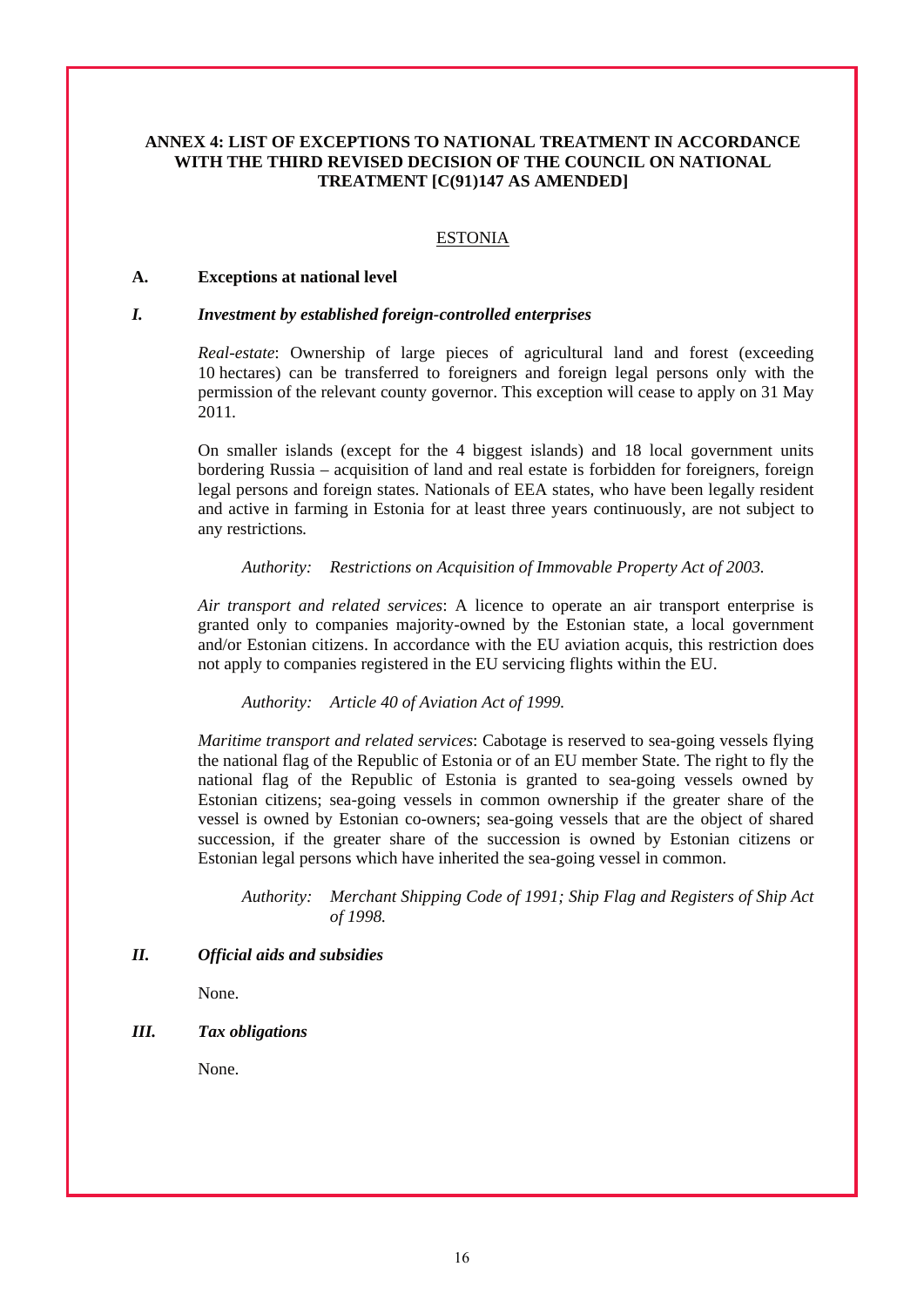### **ANNEXE 4 : LISTE D'EXCEPTIONS PROPOSÉES AU TRAITEMENT NATIONAL CONFORMÉMENT À LA TROISIÈME DÉCISION RÉVISÉE DU CONSEIL RELATIVE AU TRAITEMENT NATIONAL [C(91)147, TELLE QU'AMENDÉE]**

#### ESTONIE

#### **A. Exceptions au niveau national**

#### *I. Investissements par les entreprises établies sous contrôle étranger*

*Immobilier* : La propriété de grandes superficies de terres agricoles et de forêts (supérieures à 10 hectares) ne peut être transférée à des personnes physiques ou morales étrangères qu'avec l'autorisation du gouverneur de comté concerné. Cette exception disparaîtra le 31 mai 2011.

Sur les îles (exception faite des 4 plus grandes) et dans 18 municipalités situées à la frontière avec la Fédération de Russie, l'acquisition de terres et de biens immobiliers par des personnes physiques ou morales étrangères ou des États étrangers est interdite. Aucune restriction n'est appliquée aux ressortissants de pays de l'EEE qui ont eu une résidence légale et ont exercé une activité agricole pendant au moins trois ans sans interruption*.*

#### *Source* : *Loi de 2003 sur les restrictions à l'acquisition de la propriété de biens immobiliers.*

*Transport aérien et services connexes :* Seules les entreprises majoritairement détenues par l'État estonien, une autorité locale et/ou des citoyens estoniens peuvent obtenir une licence pour exploiter une entreprise de transport aérien. Conformément à l'acquis communautaire dans le domaine de l'aviation, cette restriction ne s'applique par aux entreprises immatriculées dans l'UE et effectuant des vols au sein de l'UE.

*Source : Article 40 de la Loi de 1999 sur l'aviation.* 

*Transport maritime et services connexes :* Le cabotage est réservé à des navires battant pavillon de l'Estonie ou d'un État membre de l'UE. Le droit de battre pavillon estonien est accordé aux navires détenus par des citoyens estoniens ; en cas de copropriété, aux navires détenus en majorité par des copropriétaires estoniens ; pour les navires en indivision à la suite d'une succession, si la majorité de la succession est détenue par des citoyens estoniens ou des personnes morales estoniennes qui ont hérité du navire en indivision.

*Source : Code de la marine marchande de 1991 ; Loi de 1998 sur le pavillon des navires et les registres de navires.* 

#### *II. Aides et subventions publiques*

Néant.

#### *III. Obligations fiscales*

Néant.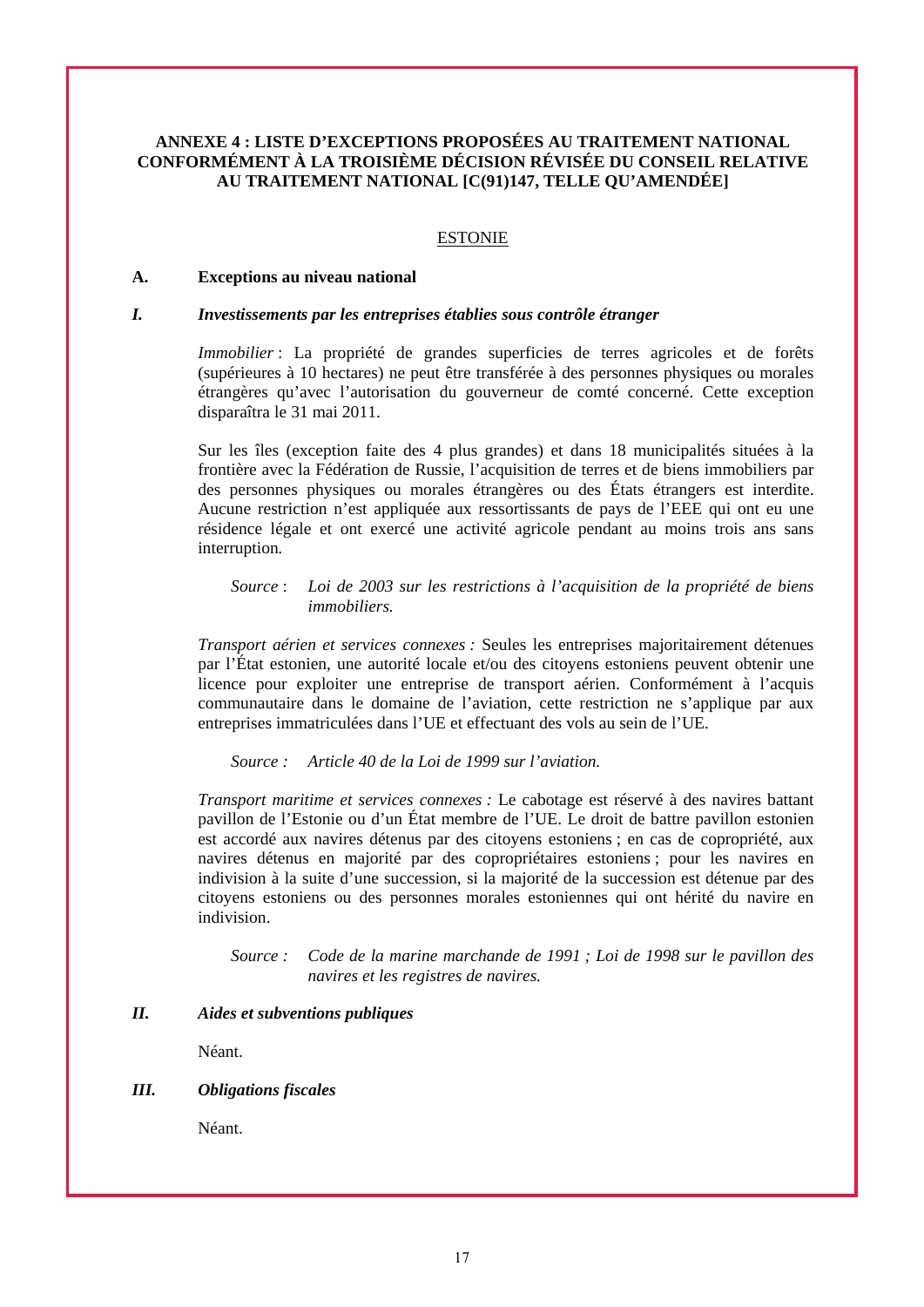# *IV. Government purchasing*

None.

# *V. Access to local finance*

None.

# **B. Exceptions by territorial subdivisions**

None.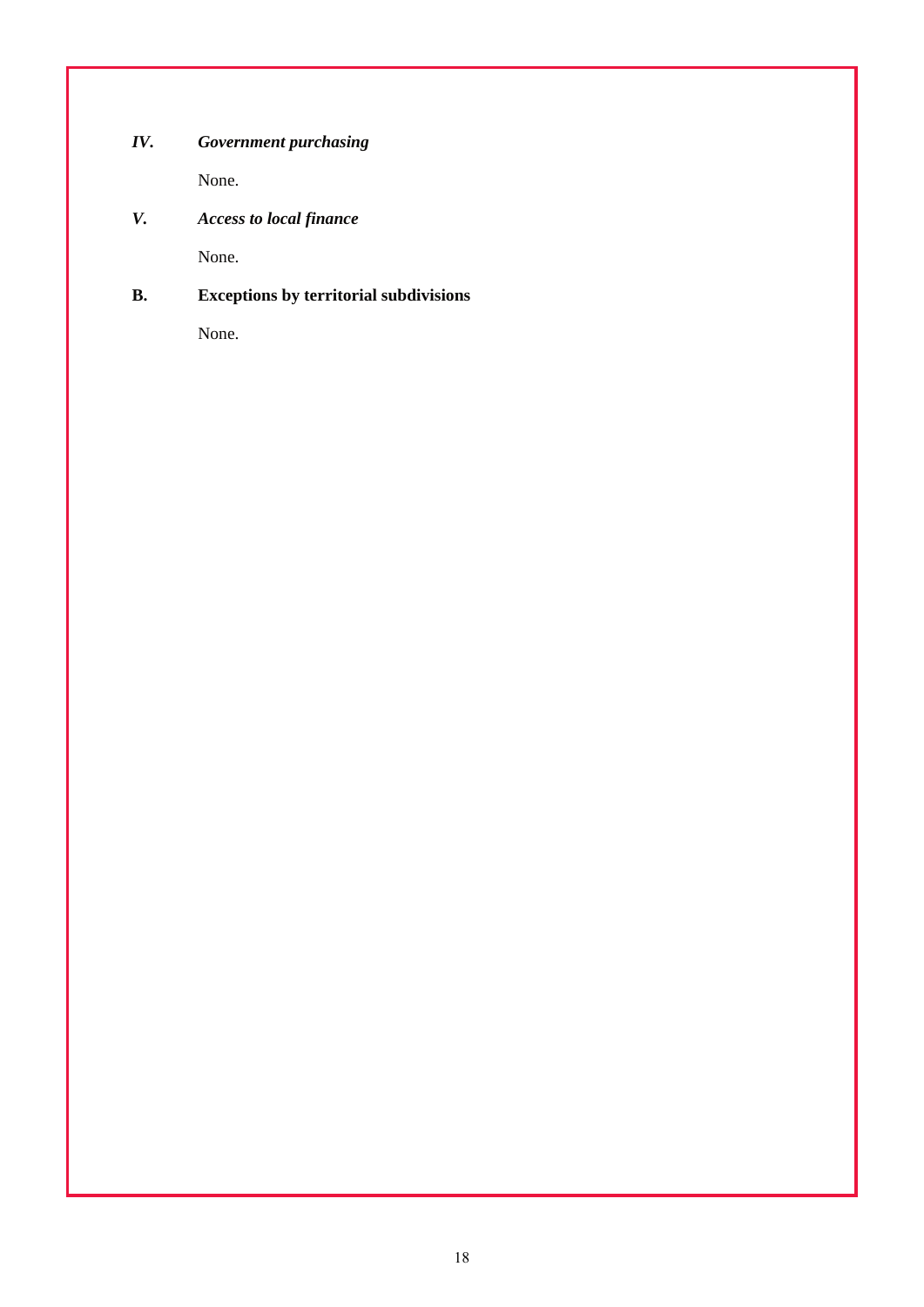# *IV. Marchés publics*

Néant.

# *V. Accès aux moyens de financement locaux*

Néant.

# **B. Exceptions au niveau infranational**

Néant.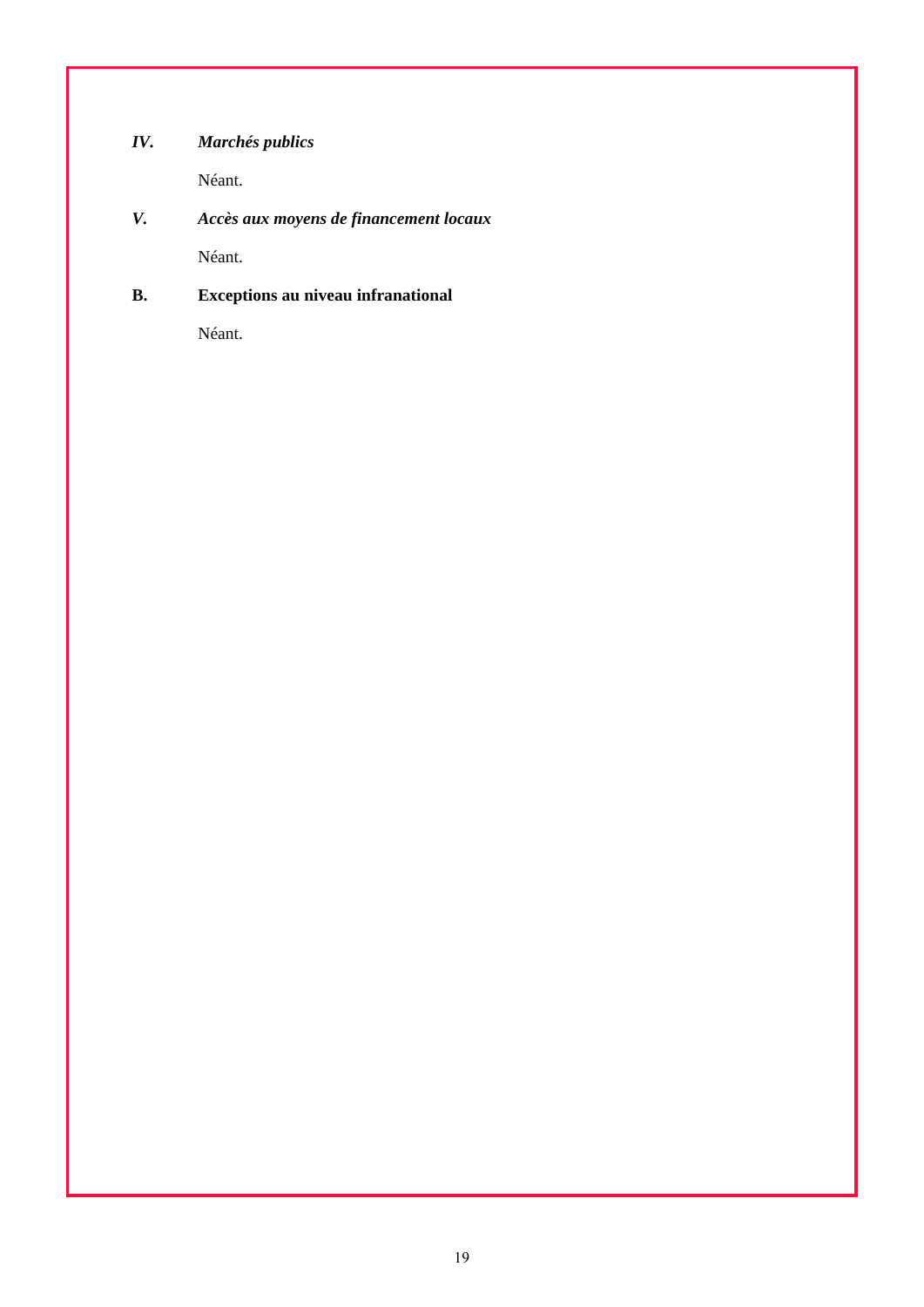### **ANNEX 5: LIST OF OPTIONAL ACTIVITIES AND BODIES IN WHICH ESTONIA WISHES TO PARTICIPATE**

- Global Forum on Transparency and Exchange of Information for Tax Purposes
- OECD Schemes for the Varietal Certification of Seed Moving in International Trade (Grass and Legume Seed; Crucifer Seed and other Oil or Fibre Species; Cereals; Beet; Vegetables)
- Programme for International Student Assessment (PISA)
- Programme for the International Assessment of Adults Competencies (PIAAC)
- Project on Institutional Management in Higher Education (IMHE)
- Special Programme on the Control of Chemicals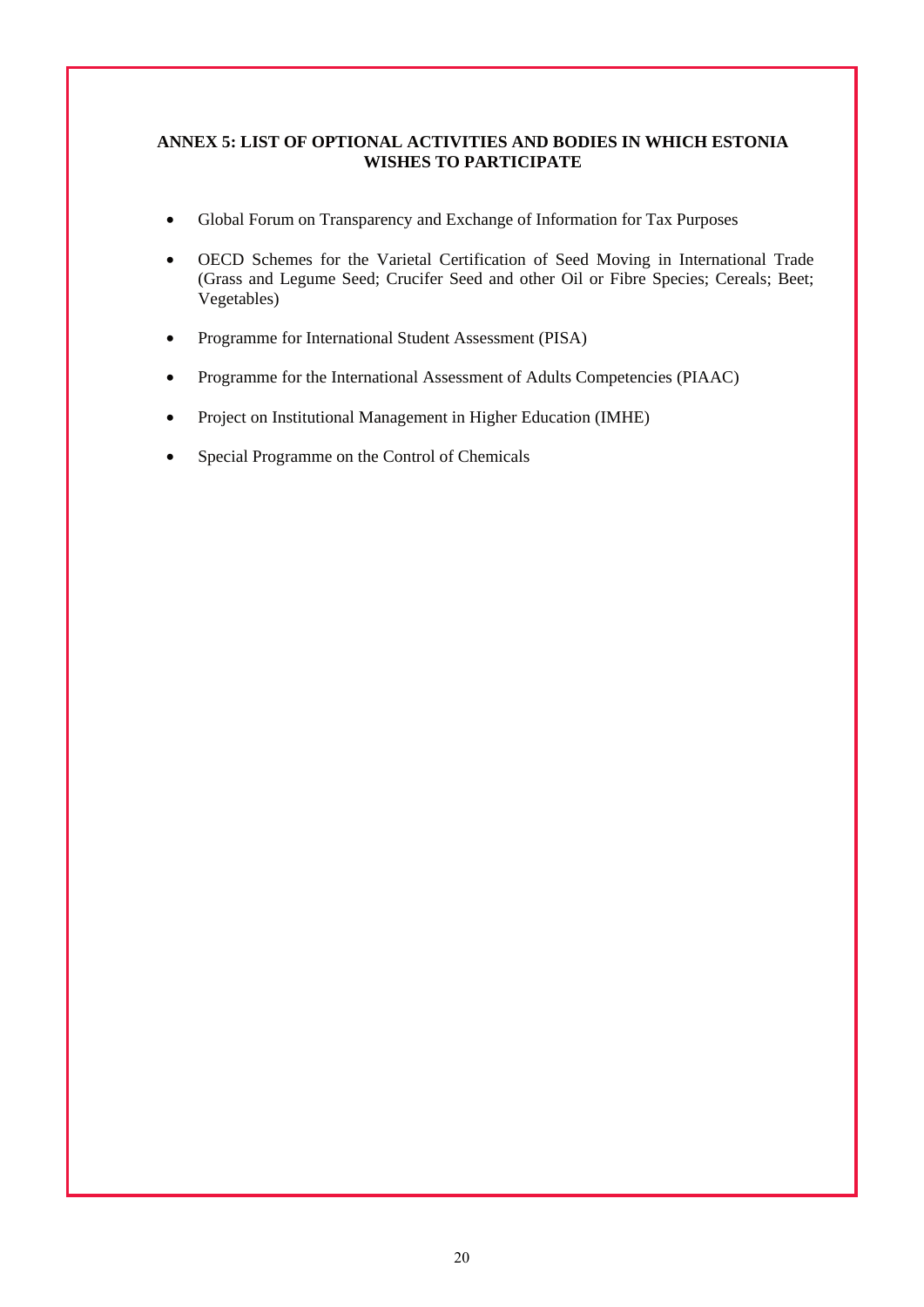### **ANNEXE 5 : LISTE D'ACTIVITÉS ET ORGANES À PARTICIPATION FACULTATIVE AUXQUELS L'ESTONIE SOUHAITE PARTICIPER**

- Forum mondial sur la transparence et l'échange de renseignements à des fins fiscales
- Les systèmes de l'OCDE pour la certification variétale des semences destinées au commerce international (semences de plantes herbagères et légumineuses; semences de plantes crucifères et autres plantes oléagineuses ou à fibres; céréales; betteraves; légumes)
- Programme international pour le suivi des acquis des élèves (PISA)
- Programme pour l'évaluation internationale des compétences des adultes (PEICA)
- Programme sur la gestion des établissements d'enseignement supérieur (IMHE)
- Programme spécial sur le contrôle des produits chimiques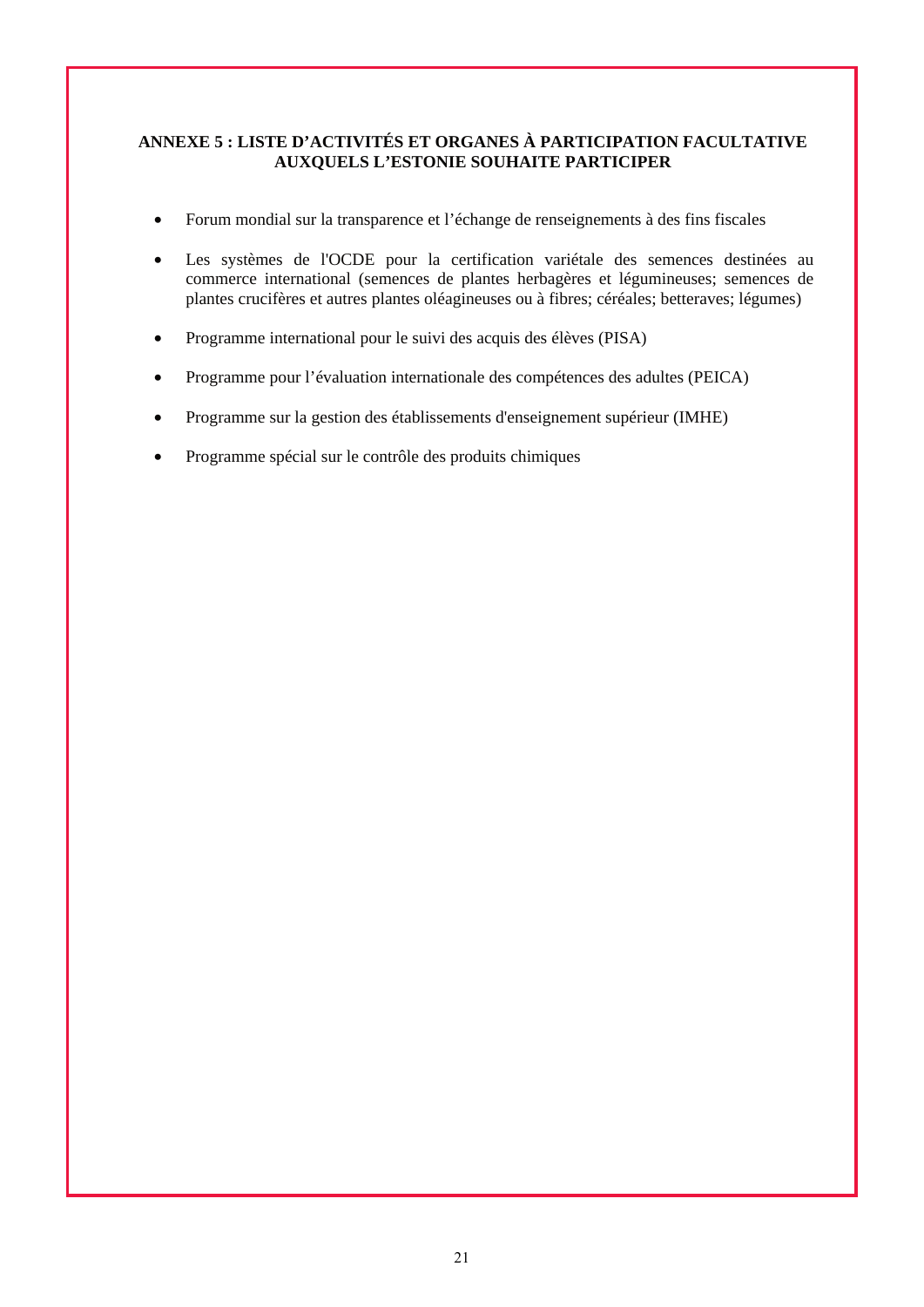#### **DECISION OF THE COUNCIL TO INVITE THE REPUBLIC OF ESTONIA TO ACCEDE TO THE CONVENTION ON THE OECD**

(Adopted by the Council at its 1220th session on 10 May 2010)

#### THE COUNCIL,

Having regard to the Convention on the Organisation for Economic Co-operation and Development of 14 December 1960 (hereinafter referred to as "the Convention") and, in particular to Articles 5 a) and 16;

Having regard to the Council Resolution on Enlargement and Enhanced Engagement adopted on 16 May 2007 by which Council decided to open accession discussions with Estonia [C/MIN(2007)4/FINAL];

Having regard to the Roadmap for the Accession of Estonia to the OECD Convention [C(2007)101/FINAL], adopted by Council on 30 November 2007, which set out the terms, conditions and process for the accession of Estonia to the Organisation (hereinafter referred to as "the Accession Roadmap");

Having regard to the Report of the Secretary-General on the Accession of Estonia to the Organisation [C(2010)62/REV1];

Having regard to the Final Statement by the Government of the Republic of Estonia dated 16 April 2010 concerning the acceptance by the Republic of Estonia of the obligations of membership of the Organisation [C(2010)63/FINAL];

Having regard to the formal opinions of the OECD bodies listed in the Accession Roadmap [C(2010)64/FINAL];

Having regard to the Note by the Secretary-General on the Position of Estonia on Legal Instruments Not Reviewed by OECD Bodies [C(2010)65 & CORR1];

Having regard to the Agreement between the Government of the Republic of Estonia and the Organisation for Economic Co-operation and Development on the Privileges, Immunities and Facilities Granted to the Organisation, signed on 17 February 2010;

Considering that the Government of the Republic of Estonia is prepared to assume the obligations of membership of the Organisation;

#### DECIDES:

- 1. The Republic of Estonia is invited to accede to the Convention on the terms proposed in the Final Statement by the Government of the Republic of Estonia [C(2010)63/FINAL] and those set out below.
- 2. The Republic of Estonia shall only accede to the Convention if the Agreement between the Government of the Republic of Estonia and the Organisation for Economic Co-operation and Development on the Privileges, Immunities and Facilities Granted to the Organisation, signed on 17 February 2010, has entered into force.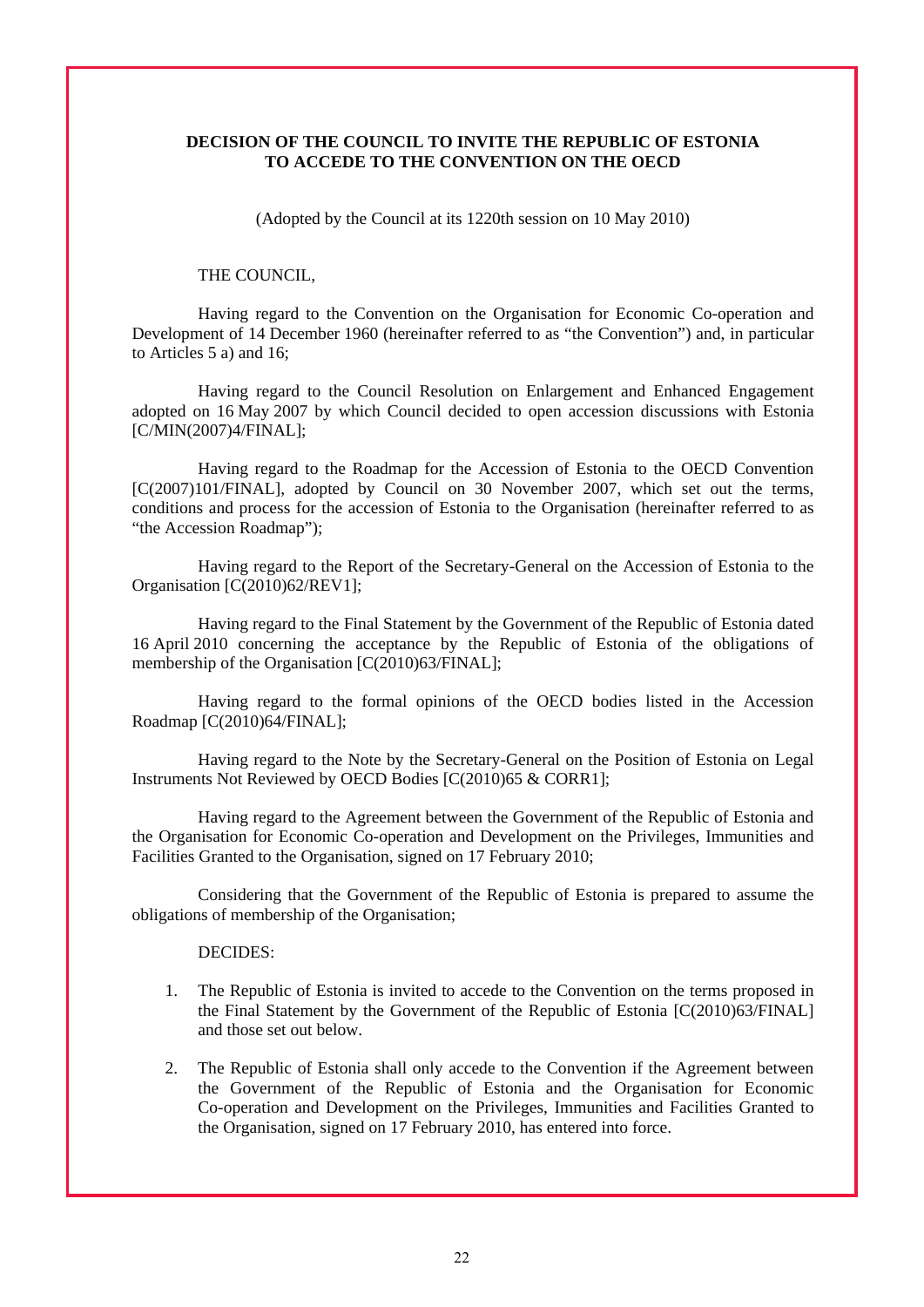## **DÉCISION DU CONSEIL INVITANT LA RÉPUBLIQUE D'ESTONIE À ADHÉRER À LA CONVENTION RELATIVE À L'OCDE**

(Adoptée par le Conseil à sa 1220ème session le 10 mai 2010)

#### LE CONSEIL,

Vu la Convention relative à l'Organisation de coopération et de développement économiques du 14 décembre 1960 (ci-après dénommée « la Convention »), en particulier ses articles 5a) et 16 ;

Vu la Résolution du Conseil sur l'élargissement et l'engagement renforcé adoptée le 16 mai 2007 par laquelle le Conseil a décidé d'ouvrir des discussions d'adhésion avec l'Estonie [C/MIN(2007)4/FINAL] ;

Vu la Feuille de route pour l'adhésion de l'Estonie à la Convention de l'OCDE [C(2007)101/FINAL], adoptée par le Conseil le 30 novembre 2007, qui définit les conditions, les modalités et la procédure pour l'adhésion de l'Estonie à l'Organisation (ci-après dénommée « Feuille de route pour l'adhésion ») ;

Vu le Rapport du Secrétaire général sur l'adhésion de l'Estonie à l'Organisation [C(2010)62/REV1];

Vu la Déclaration finale du Gouvernement de la République d'Estonie, en date du 16 avril 2010, relative à l'acceptation par la République d'Estonie des obligations liées à la qualité de Membre de l'Organisation [C(2010)63/FINAL] ;

Vu les avis formels des organes de l'OCDE énumérés dans la Feuille de route pour l'adhésion [C(2010)64/FINAL] ;

Vu la Note du Secrétaire général concernant la position de l'Estonie à l'égard des instruments juridiques n'ayant pas fait l'objet d'un examen par un organe de l'OCDE [C(2010)65 & CORR1] ;

Vu l'Accord entre le Gouvernement de la République d'Estonie et l'Organisation de coopération et de développement économiques relatif aux privilèges, immunités et facilités accordés à l'Organisation, signé le 17 février 2010 ;

Considérant que le Gouvernement de la République d'Estonie est prêt à assumer les obligations liées à la qualité de Membre de l'Organisation ;

DECIDE :

- 1. La République d'Estonie est invitée à adhérer à la Convention dans les conditions proposées dans la Déclaration finale du Gouvernement de la République d'Estonie [C(2010)63/FINAL] et dans celles définies ci-après.
- 2. La République d'Estonie ne peut adhérer à la Convention que si l'Accord entre le Gouvernement de la République d'Estonie et l'Organisation de coopération et de développement économiques sur les privilèges, immunités et facilités accordés à l'Organisation, signé à Paris le 17 février 2010, est entré en vigueur.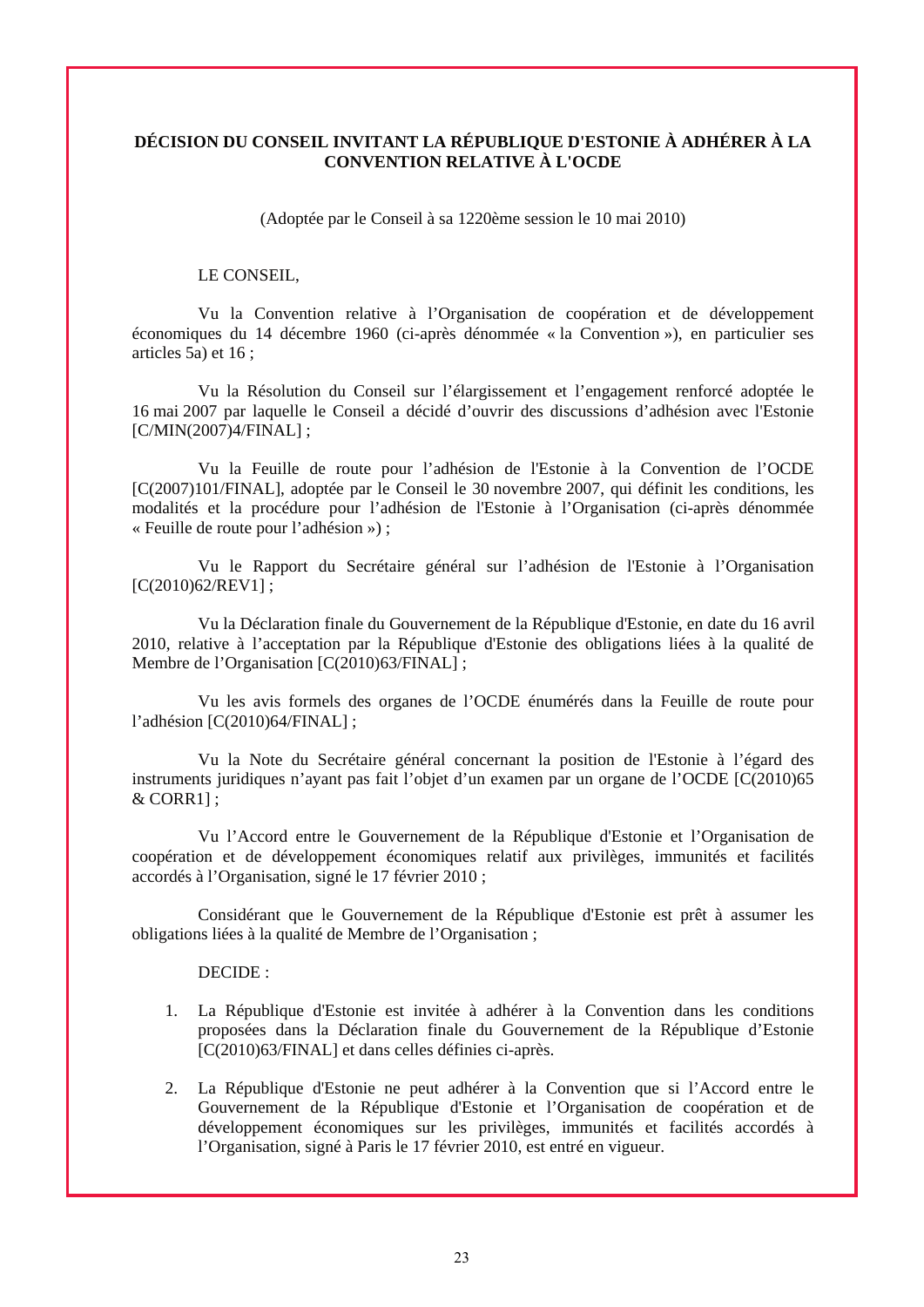- 3. The Republic of Estonia shall provide its position on each legal instrument of the Organisation adopted between the date of the present Decision and the date of the accession of the Republic of Estonia to the Convention within three months after the adoption of such legal instrument.
- 4. All prior agreements on the participation of the Republic of Estonia in OECD bodies as a non-Member shall be terminated as from the date of the accession of the Republic of Estonia to the Convention. As from that date, the Republic of Estonia will participate in those OECD bodies as a Member of the Organisation.
- 5. The Republic of Estonia shall provide progress reports to OECD bodies after its accession to the Convention as follows:
	- (a) Investment Committee: A progress report within three years after accession;
	- (b) Environment Policy Committee: A progress report within two years after accession and periodically thereafter, if required;
	- (c) Corporate Governance Committee: A progress report within two years after accession;
	- (d) Committee on Financial Markets: A progress report within three years after accession;
	- (e) Insurance and Private Pensions Committee: A progress report within three years after accession;
	- (f) Employment, Labour and Social Affairs Committee: A progress report within three years after accession.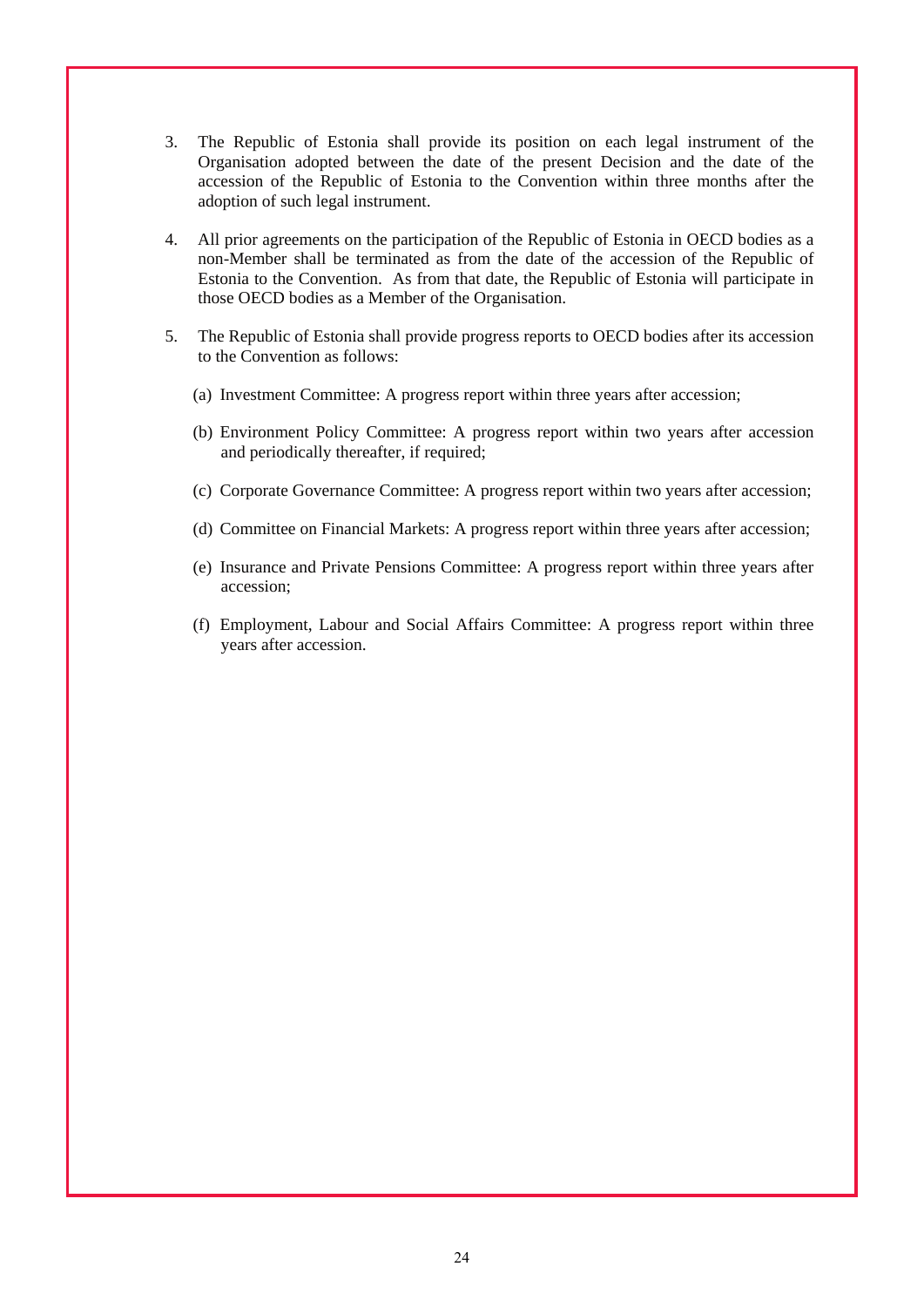- 3. La République d'Estonie devra faire connaître sa position sur chaque instrument juridique de l'Organisation adopté entre la date de la présente Décision et la date de son adhésion à la Convention, dans un délai de trois mois après l'adoption dudit instrument.
- 4. Tous les accords précédents sur la participation de la République d'Estonie aux organes de l'OCDE en qualité de non-Membre seront abrogés à la date de l'adhésion de la République d'Estonie à la Convention. À compter de cette date, la République d'Estonie participera aux organes de l'OCDE en qualité de Membre de l'Organisation.
- 5. Après son adhésion à la Convention, la République d'Estonie communiquera aux organes de l'OCDE les rapports d'avancement suivants :
	- (a) Comité de l'investissement : un rapport d'avancement dans un délai de trois ans après l'adhésion ;
	- (b) Comité des politiques d'environnement : un rapport d'avancement dans un délai de deux ans après l'adhésion puis périodiquement par la suite, le cas échéant ;
	- (c) Comité sur la gouvernance d'entreprise : un rapport d'avancement dans un délai de deux ans après l'adhésion ;
	- (d) Comité des marchés financiers : un rapport d'avancement dans un délai de trois ans après l'adhésion ;
	- (e) Comité des assurances et des pensions privées : un rapport d'avancement dans un délai de trois ans après l'adhésion ;
	- (f) Comité de l'emploi, du travail et des affaires sociales : un rapport d'avancement dans un délai de trois ans après l'adhésion.